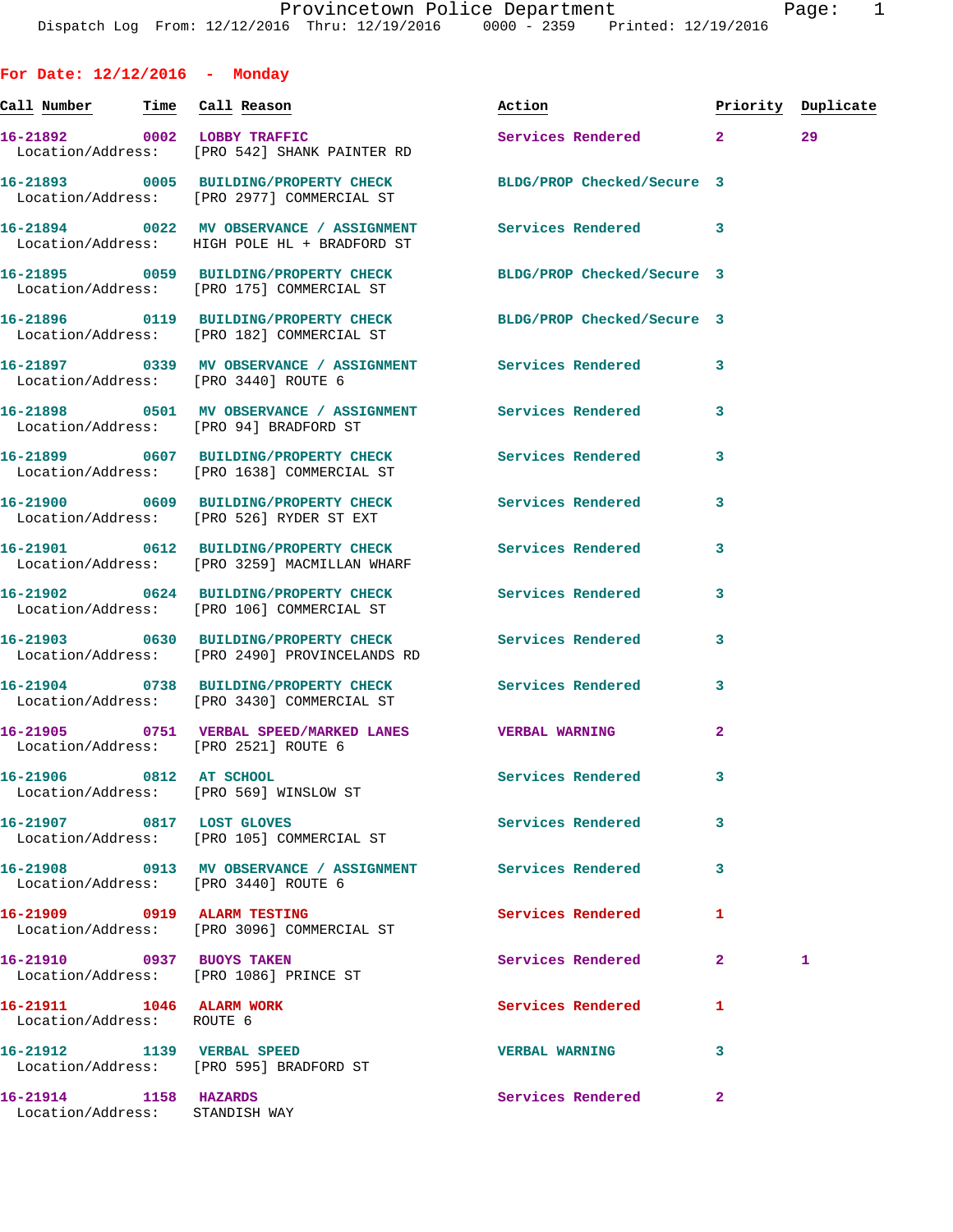|                                                                |                                                                              | Provincetown Police Department<br>Dispatch Log From: 12/12/2016 Thru: 12/19/2016 0000 - 2359 Printed: 12/19/2016 | Page: 2      |
|----------------------------------------------------------------|------------------------------------------------------------------------------|------------------------------------------------------------------------------------------------------------------|--------------|
|                                                                | 16-21916 1202 ALARM TESTING<br>Location/Address: [PRO 2539] RYDER ST EXT     | Services Rendered 1                                                                                              |              |
|                                                                | 16-21915 1230 UNATTENDED DEATH<br>Location/Address: [PRO 3628] COMMERCIAL ST | Services Rendered 1                                                                                              |              |
|                                                                | 16-21917 1327 BURST WATER PIPE<br>Location/Address: [PRO 1545] COMMERCIAL ST | Taken/Referred to Other 3                                                                                        | 1            |
| 16-21918 1330 LOOSE DOG                                        | Location/Address: [PRO 3260] BRADFORD ST EXT                                 | Services Rendered 2                                                                                              | 1            |
|                                                                | 16-21919 1332 ALARM WORK<br>Location/Address: [PRO 516] RACE POINT RD        | <b>Services Rendered</b>                                                                                         | 1            |
|                                                                | 16-21920 1403 TRIP AND FALL<br>Location/Address: COMMERCIAL ST + STANDISH ST | Services Rendered 1                                                                                              |              |
|                                                                | 16-21921 1431 COMPLAINT-CIVIL<br>Location/Address: [PRO 154] COMMERCIAL ST   | Services Rendered 3                                                                                              |              |
|                                                                | 16-21922 1454 AT SCHOOL<br>Location/Address: [PRO 569] WINSLOW ST            | Services Rendered 3                                                                                              |              |
|                                                                |                                                                              | 16-21923 1516 MV OBSERVANCE / ASSIGNMENT Services Rendered 3<br>Location/Address: [PRO 3430] COMMERCIAL ST       |              |
| Location/Address: [PRO 94] BRADFORD ST                         |                                                                              | 16-21924 1533 MV OBSERVANCE / ASSIGNMENT Services Rendered                                                       | 3            |
|                                                                | 16-21925 1604 B&E/PAST OCCURRED<br>Location/Address: [PRO 934] FRANKLIN ST   | Services Rendered                                                                                                | $\mathbf{2}$ |
|                                                                | Location/Address: BRADFORD ST + HOWLAND ST                                   | 16-21927 1739 MV OBSERVANCE / ASSIGNMENT Services Rendered                                                       | 3            |
|                                                                | 16-21928 1801 VERBAL STOP SIGN<br>Location/Address: [PRO 1886] BRADFORD ST   | VERBAL WARNING 3                                                                                                 |              |
|                                                                | Location/Address: [PRO 182] COMMERCIAL ST                                    | 16-21929 1816 BUILDING/PROPERTY CHECK BLDG/PROP Checked/Secure 3                                                 |              |
| 16-21930 1847 SERVE SUMMONS<br>Location/Address: COMMERCIAL ST |                                                                              | SPOKEN TO                                                                                                        | 3            |
|                                                                | Location/Address: [PRO 530] SHANK PAINTER RD                                 | 16-21931 1908 BUILDING/PROPERTY CHECK BLDG/PROP Checked/Secure 3                                                 |              |
|                                                                | 16-21932 1933 BURST WATER PIPE<br>Location/Address: [PRO 129] COMMERCIAL ST  | Services Rendered 3                                                                                              |              |
| 16-21934 1935 MV COMPLAINT                                     | Location/Address: [PRO 320] COMMERCIAL ST                                    | Services Rendered                                                                                                | $\mathbf{2}$ |
| Location/Address: COMMERCIAL ST                                | 16-21933 1945 PARK, WALK & TALK                                              | Services Rendered                                                                                                | $\mathbf{2}$ |
|                                                                | 16-21935 1951 NOISE COMPLAINT<br>Location/Address: [PRO 1220] HARRY KEMP WAY | Services Rendered                                                                                                | 3            |
| Location/Address: [PRO 3287] ROUTE 6                           |                                                                              | 16-21936 2106 BUILDING/PROPERTY CHECK BLDG/PROP Checked/Secure 3                                                 |              |
| Location/Address: ROUTE 6 + SNAIL RD                           |                                                                              | 16-21937 2128 MV OBSERVANCE / ASSIGNMENT Services Rendered 3                                                     |              |
|                                                                | Location/Address: [PRO 934] FRANKLIN ST                                      | 16-21938 2320 BUILDING/PROPERTY CHECK BLDG/PROP Checked/Secure 3                                                 |              |

**For Date: 12/13/2016 - Tuesday**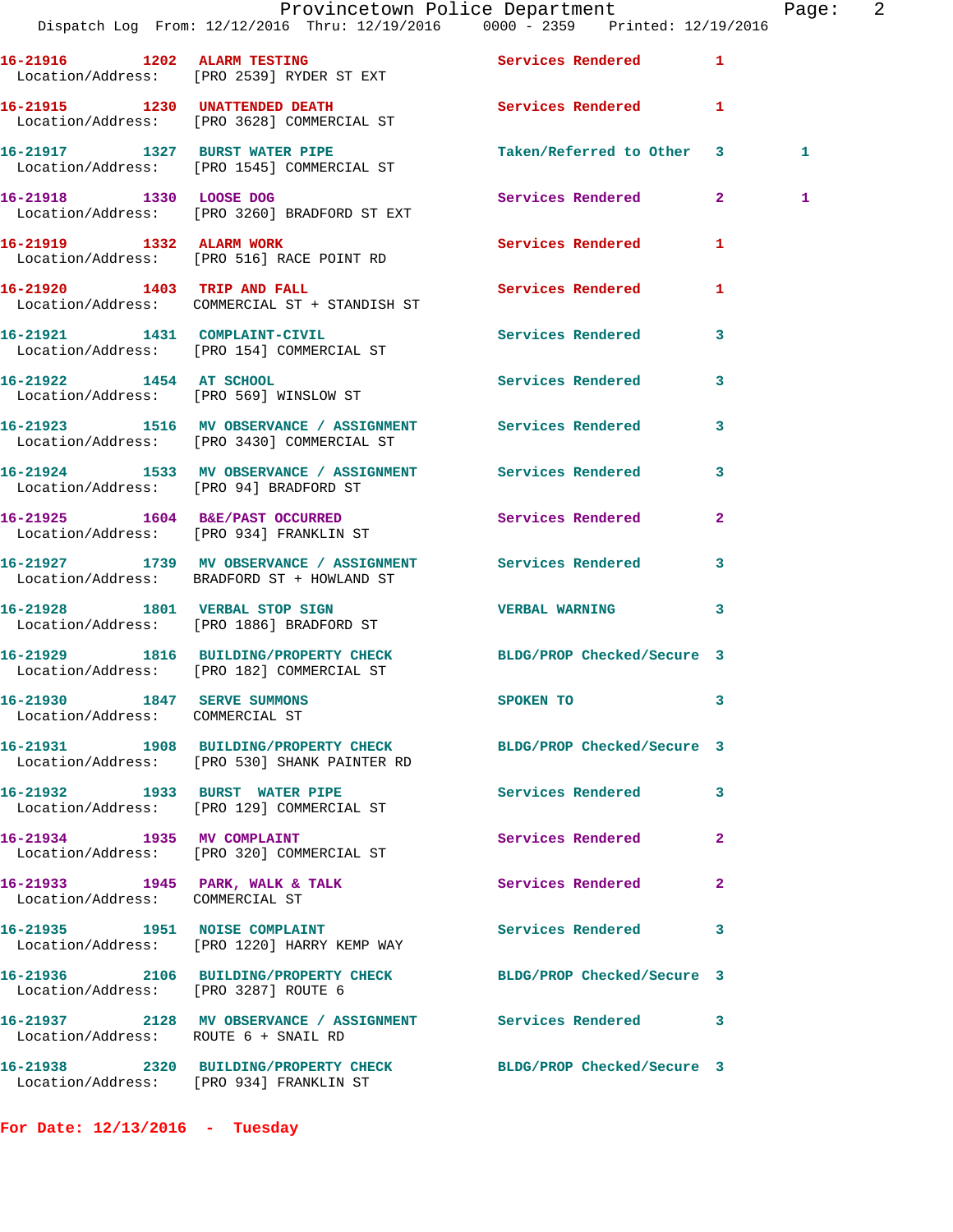|                             | Provincetown Police Department                                                                                             |                            |   | Page: | 3 |
|-----------------------------|----------------------------------------------------------------------------------------------------------------------------|----------------------------|---|-------|---|
|                             | Dispatch Log From: 12/12/2016 Thru: 12/19/2016 0000 - 2359 Printed: 12/19/2016                                             |                            |   |       |   |
|                             |                                                                                                                            |                            |   |       |   |
|                             | 16-21940      0001 BUILDING/PROPERTY CHECK       BLDG/PROP Checked/Secure 3<br>Location/Address: [PRO 447] JEROME SMITH RD |                            |   |       |   |
| 16-21939 0002 LOBBY TRAFFIC | Location/Address: [PRO 542] SHANK PAINTER RD                                                                               | Services Rendered 2        |   | 17    |   |
|                             | Location/Address: [PRO 2898] JEROME SMITH RD                                                                               |                            | 3 |       |   |
|                             | Location/Address: BRADFORD ST + HIGH POLE HILL                                                                             |                            | 3 |       |   |
|                             | Location/Address: SHANK PAINTER RD + JEROME SMITH RD                                                                       |                            | 3 |       |   |
|                             | Location/Address: [PRO 440] HARRY KEMP WAY                                                                                 | BLDG/PROP Checked/Secure 3 |   |       |   |

**16-21945 0056 BUILDING/PROPERTY CHECK BLDG/PROP Checked/Secure 3**  Location/Address: [PRO 1645] HARRY KEMP WAY

**16-21946 0059 BUILDING/PROPERTY CHECK BLDG/PROP Checked/Secure 3**  Location/Address: [PRO 446] HOWLAND ST

**16-21947 0103 MV OBSERVANCE / ASSIGNMENT Services Rendered 3**  Location/Address: BRADFORD ST + HOWLAND ST

**16-21948 0141 BUILDING/PROPERTY CHECK BLDG/PROP Checked/Secure 3**  Location/Address: [PRO 1886] BRADFORD ST

**16-21949 0155 BUILDING/PROPERTY CHECK BLDG/PROP Checked/Secure 3**  Location/Address: [PRO 379] COMMERCIAL ST

**16-21950 0216 BUILDING/PROPERTY CHECK BLDG/PROP Checked/Secure 3**  Location/Address: [PRO 58] BRADFORD ST

**16-21951 0224 BUILDING/PROPERTY CHECK Services Rendered 3** 

Location/Address: [PRO 1638] COMMERCIAL ST

**16-21953 0231 BUILDING/PROPERTY CHECK Services Rendered 3**  Location/Address: [PRO 3430] COMMERCIAL ST

Location/Address: [PRO 545] SHANK PAINTER RD

Location/Address: [PRO 1131] TINYS WAY

Location/Address: [PRO 530] SHANK PAINTER RD

Location/Address: [PRO 395] COMMERCIAL ST

16-21958 0506 TTY TEST CALL **No Action Required** 1 Location/Address: [PRO 542] SHANK PAINTER RD

Location/Address: [PRO 16] BRADFORD ST

Location/Address: [PRO 1378] DYER ST + COMMERCIAL ST

[PRO 3259] MACMILLAN WHARF

Location/Address: [PRO 2540] RACE POINT RD

**16-21962 0810 SERVICE CALL/SCHOOL Services Rendered 3** 

**16-21952 0225 BUILDING/PROPERTY CHECK BLDG/PROP Checked/Secure 3** 

**16-21954 0309 BUILDING/PROPERTY CHECK BLDG/PROP Checked/Secure 3** 

**16-21955 0409 MEDICAL EMERGENCY Transported to Hospital 1** 

**16-21956 0420 BUILDING/PROPERTY CHECK BLDG/PROP Checked/Secure 3** 

**16-21957 0428 MEDICAL EMERGENCY PATIENT REFUSAL 1** 

**16-21959 0532 BUILDING/PROPERTY CHECK BLDG/PROP Checked/Secure 3** 

16-21961 0707 MV COMPLAINT Vehicle Towed 2

**16-21963 0807 BUILDING/PROPERTY CHECK Services Rendered 3**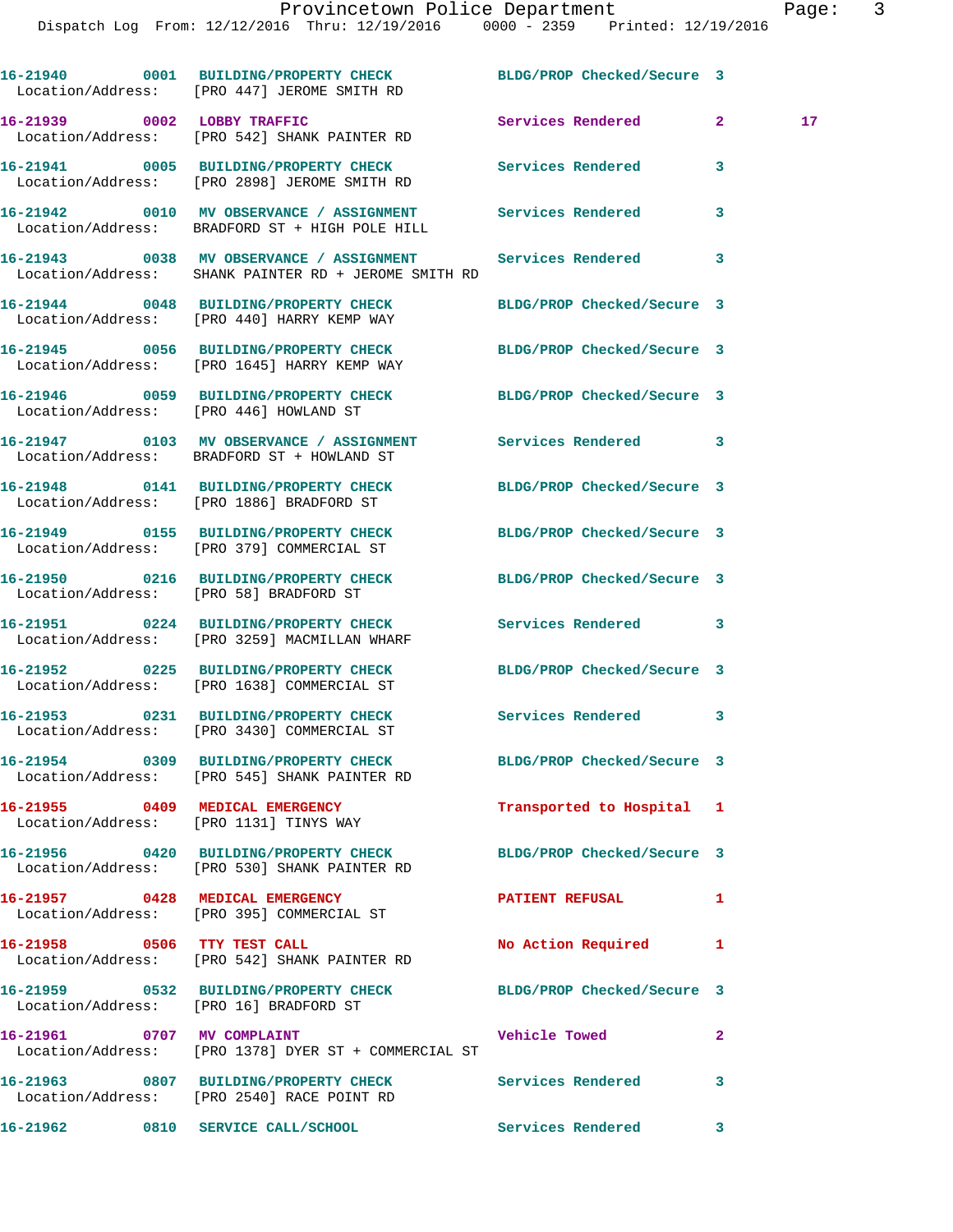|                                                               | Dispatch Log From: 12/12/2016 Thru: 12/19/2016 0000 - 2359 Printed: 12/19/2016                               | Provincetown Police Department |                | Page: 4 |  |
|---------------------------------------------------------------|--------------------------------------------------------------------------------------------------------------|--------------------------------|----------------|---------|--|
| Location/Address: [PRO 569] WINSLOW ST                        |                                                                                                              |                                |                |         |  |
|                                                               | 16-21964 0815 ANIMAL CALL/PET PANTRY Services Rendered<br>Location/Address: [PRO 3296] SHANK PAINTER RD      |                                | $\overline{2}$ |         |  |
| Location/Address: ROUTE 6                                     | 16-21965 0835 MV OBSERVANCE / ASSIGNMENT Services Rendered 3                                                 |                                |                |         |  |
|                                                               | 16-21966 0913 BUILDING/PROPERTY CHECK Services Rendered 3<br>Location/Address: [PRO 3670] SHANK PAINTER RD   |                                |                |         |  |
|                                                               | 16-21967 0923 MV OBSERVANCE / ASSIGNMENT Services Rendered<br>Location/Address: BRADFORD ST + STANDISH ST    |                                | 3              |         |  |
|                                                               | 16-21968 0931 MEDICAL EMERGENCY/KIDNEY<br>Location/Address: [PRO 1892] SHANK PAINTER RD                      | Transported to Hospital 1      |                |         |  |
|                                                               | 16-21970 0940 BUILDING/PROPERTY CHECK BLDG/PROP Checked/Secure 3<br>Location/Address: [PRO 3317] CEMETERY RD |                                |                |         |  |
|                                                               | 16-21971 0941 BUILDING/PROPERTY CHECK BLDG/PROP Checked/Secure 3<br>Location/Address: [PRO 3318] CEMETERY RD |                                |                |         |  |
|                                                               | 16-21972 0943 SUSPICIOUS ACTIVITY<br>Location/Address: [PRO 2830] WINSTON CT                                 | SPOKEN TO                      | $\mathbf{2}$   |         |  |
|                                                               | 16-21973 0946 ANIMAL CALL/PET PANTRY Unfounded<br>Location/Address: [PRO 285] COMMERCIAL ST                  |                                | $\mathbf{2}$   |         |  |
|                                                               | 16-21974 0955 BUILDING/PROPERTY CHECK Services Rendered<br>Location/Address: [PRO 2977] COMMERCIAL ST        |                                | 3              |         |  |
| Location/Address: [PRO 2521] ROUTE 6                          | 16-21975 1030 MV OBSERVANCE / ASSIGNMENT Services Rendered                                                   |                                | 3              |         |  |
| Location/Address: COMMERCIAL ST                               | 16-21976 1031 PARK, WALK & TALK 6 Services Rendered 2                                                        |                                |                |         |  |
| 16-21977 1034 MV STOP<br>Location/Address: [PRO 2513] ROUTE 6 |                                                                                                              | <b>VERBAL WARNING</b>          | 3              |         |  |
| 16-21978 1037 TRAFFIC CONTROL                                 | Location/Address: ATLANTIC AVE + BRADFORD ST                                                                 | Services Rendered 3            |                |         |  |
| 16-21979 1039 MV STOP                                         | Location/Address: [PRO 2513] ROUTE 6                                                                         | <b>VERBAL WARNING</b>          | 3              |         |  |
|                                                               | 16-21980 1052 TRAFFIC CONTROL<br>Location/Address: BRADFORD ST + JOHNSON ST                                  | Services Rendered 3            |                |         |  |
|                                                               | 16-21983 1145 MEDICAL EMERGENCY/EVAL PATIENT REFUSAL<br>Location/Address: [PRO 542] SHANK PAINTER RD         |                                | 1              |         |  |
|                                                               | 16-21984 1209 MEDICAL EMERGENCY/DRUG PATIENT REFUSAL<br>Location/Address: [PRO 542] SHANK PAINTER RD         |                                | ı              |         |  |
|                                                               | 16-21985 1215 MEDICAL EMERGENCY/UNKNOWN Services Rendered<br>Location/Address: [PRO 2139] COMMERCIAL ST      |                                | $\mathbf{1}$   |         |  |
|                                                               | 16-21987 1356 LOST NETWORK TOOLBOX<br>Location/Address: [PRO 2577] BRADFORD ST                               | Services Rendered 3            |                | 1       |  |
|                                                               | 16-21988 1437 COURT TRANSPORT<br>Location/Address: [PRO 542] SHANK PAINTER RD<br>Refer To Arrest: 16-338-AR  | Taken/Referred to Other 3      |                |         |  |
|                                                               | 16-21989 1453 AT SCHOOL<br>Location/Address: [PRO 569] WINSLOW ST                                            | Services Rendered 3            |                |         |  |
|                                                               | 16-21990 1509 MV OBSERVANCE / ASSIGNMENT Services Rendered 3<br>Location/Address: [PRO 525] COMMERCIAL ST    |                                |                |         |  |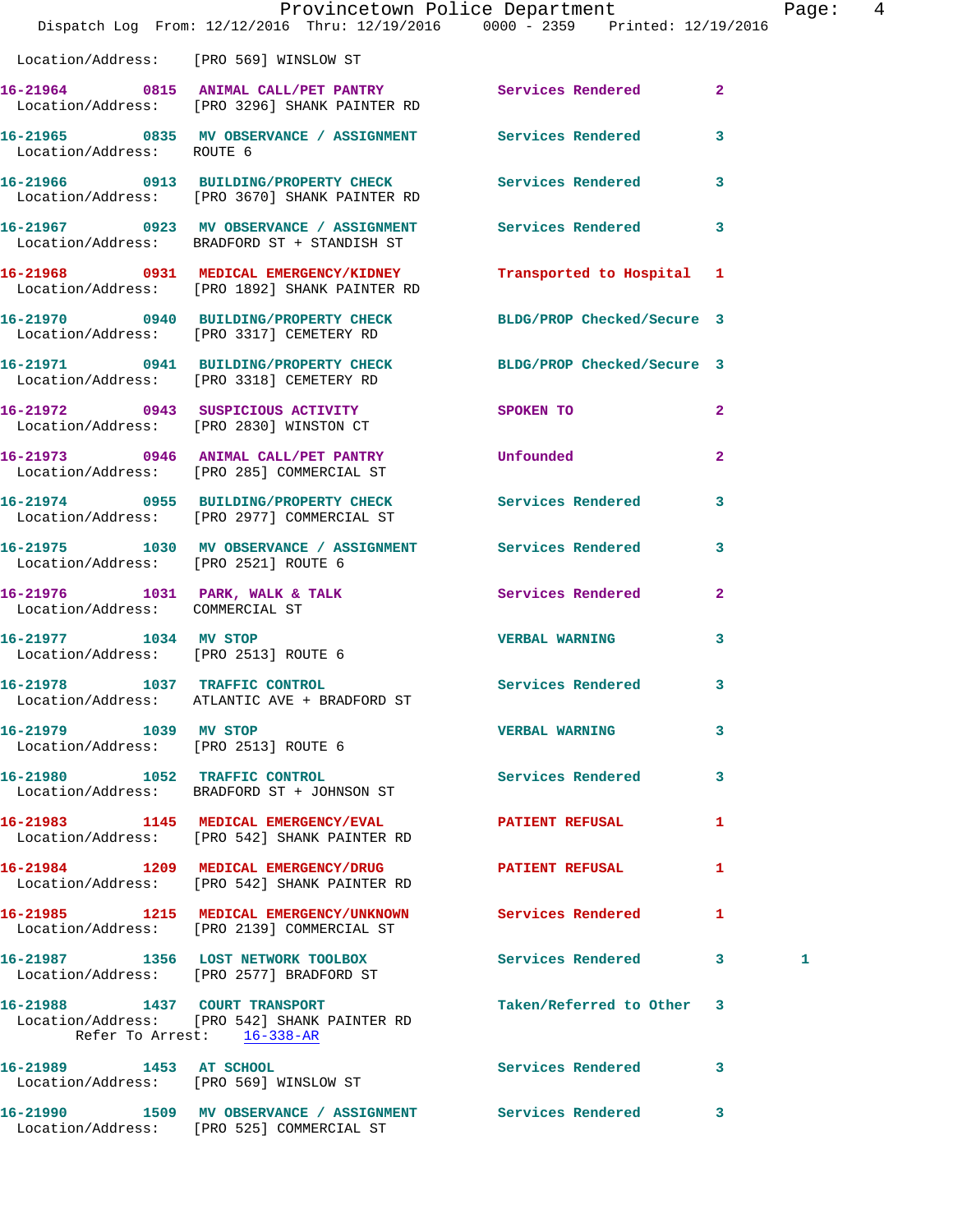Dispatch Log From: 12/12/2016 Thru: 12/19/2016 0000 - 2359 Printed: 12/19/2016

|                                    | 16-21991 1521 DISTURBANCE<br>Location/Address: [PRO 545] SHANK PAINTER RD                                        | Services Rendered 1        |                |    |
|------------------------------------|------------------------------------------------------------------------------------------------------------------|----------------------------|----------------|----|
|                                    | 16-21992 1546 MV OBSERVANCE / ASSIGNMENT Services Rendered<br>Location/Address: [PRO 94] BRADFORD ST             |                            | 3              |    |
|                                    | 16-21993 1556 BUILDING/PROPERTY CHECK BLDG/PROP Checked/Secure 3<br>Location/Address: [PRO 2483] COMMERCIAL ST   |                            |                |    |
|                                    | 16-21994 1601 BOAT CONCERN<br>Location/Address: [PRO 1241] COMMERCIAL ST                                         | Taken/Referred to Other 2  |                | 1  |
|                                    | 16-21995 1647 BUILDING/PROPERTY CHECK BLDG/PROP Checked/Secure 3<br>Location/Address: [PRO 934] FRANKLIN ST      |                            |                |    |
|                                    | 16-21996 1652 911 GENERAL<br>Location/Address: [PRO 2479] ROUTE 6                                                | Unfounded                  | 1              |    |
|                                    | 16-21997 1845 BUILDING/PROPERTY CHECK<br>Location/Address: [PRO 1638] COMMERCIAL ST                              | BLDG/PROP Checked/Secure 3 |                |    |
|                                    | 16-21998 1929 MV OBSERVANCE / ASSIGNMENT Services Rendered<br>Location/Address: BRADFORD ST + HOWLAND ST         |                            | 3              |    |
|                                    | 16-21999 1943 VERBAL STOP SIGN<br>Location/Address: [PRO 3089] BRADFORD ST                                       | <b>VERBAL WARNING</b>      | 3              |    |
|                                    | 16-22000 2000 ANIMAL CALL<br>Location/Address: [PRO 1560] CONANT ST                                              | Could Not Locate           | $\overline{2}$ |    |
|                                    | 16-22001 2012 BUILDING/PROPERTY CHECK BLDG/PROP Checked/Secure 3<br>Location/Address: [PRO 934] FRANKLIN ST      |                            |                |    |
|                                    | 16-22002 2115 BUILDING/PROPERTY CHECK BLDG/PROP Checked/Secure 3<br>Location/Address: [PRO 182] COMMERCIAL ST    |                            |                |    |
| For Date: $12/14/2016$ - Wednesday |                                                                                                                  |                            |                |    |
|                                    | 16-22004 0001 BUILDING/PROPERTY CHECK Services Rendered<br>Location/Address: [PRO 2483] COMMERCIAL ST            |                            | 3              |    |
|                                    | 16-22003 0002 LOBBY TRAFFIC<br>Location/Address: [PRO 542] SHANK PAINTER RD                                      | Services Rendered          | $\mathbf{2}$   | 14 |
|                                    | 16-22005 0009 BUILDING/PROPERTY CHECK Services Rendered<br>Location/Address: [PRO 521] ROUTE 6                   |                            | 3              |    |
|                                    | 16-22006 0013 BUILDING/PROPERTY CHECK Services Rendered 3<br>Location/Address: [PRO 2490] PROVINCELANDS RD       |                            |                |    |
|                                    | 16-22007 0022 MV OBSERVANCE / ASSIGNMENT Services Rendered<br>Location/Address: BRADFORD ST + RYDER ST           |                            | 3              |    |
|                                    | 16-22008 0103 MV STOP<br>Location/Address: PROVINCELANDS RD                                                      | No Action Required         | 3              |    |
|                                    | 16-22009 0114 MV OBSERVANCE / ASSIGNMENT Services Rendered<br>Location/Address: [PRO 2489] BRADFORD ST           |                            | 3              |    |
|                                    | 16-22010 0125 BUILDING/PROPERTY CHECK BLDG/PROP Checked/Secure 3<br>Location/Address: [PRO 934] FRANKLIN ST      |                            |                |    |
|                                    | 16-22011 0305 BUILDING/PROPERTY CHECK BLDG/PROP Checked/Secure 3<br>Location/Address: [PRO 530] SHANK PAINTER RD |                            |                |    |
|                                    | 16-22012 0506 MV OBSERVANCE / ASSIGNMENT Services Rendered<br>Location/Address: ROUTE 6 + SNAIL RD               |                            | 3              |    |
|                                    | 16-22013 0509 BUILDING/PROPERTY CHECK Services Rendered 3                                                        |                            |                |    |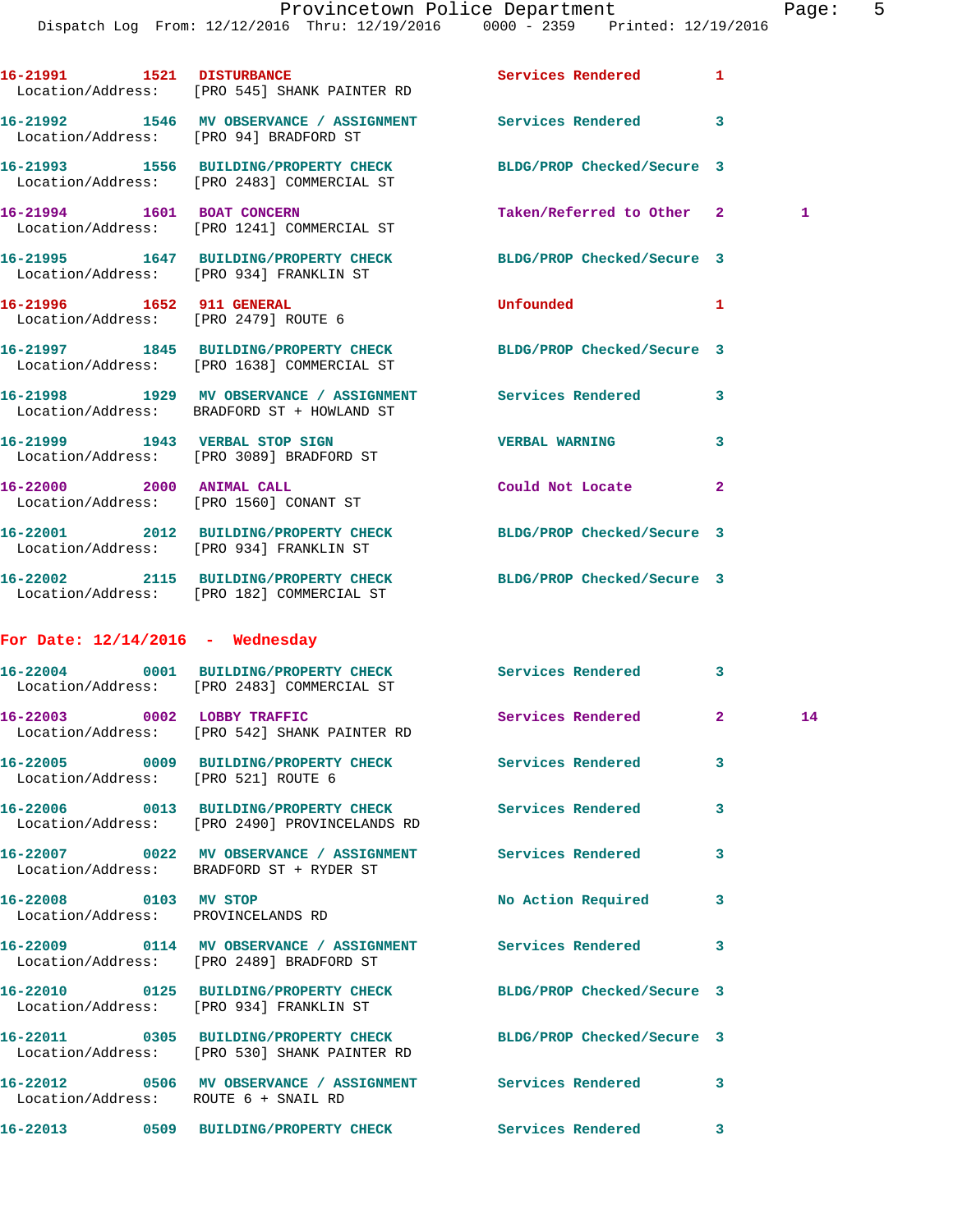|                                                        |                                                                                                               | Provincetown Police Department | Page: 6                 |
|--------------------------------------------------------|---------------------------------------------------------------------------------------------------------------|--------------------------------|-------------------------|
|                                                        | Dispatch Log From: 12/12/2016 Thru: 12/19/2016 0000 - 2359 Printed: 12/19/2016                                |                                |                         |
|                                                        | Location/Address: [PRO 2898] JEROME SMITH RD                                                                  |                                |                         |
|                                                        | 16-22014 0517 MV OBSERVANCE / ASSIGNMENT Services Rendered 3<br>Location/Address: [PRO 2489] BRADFORD ST      |                                |                         |
| Location/Address: BRADFORD ST                          | 16-22015 0745 ASSIST CITIZEN                                                                                  | Services Rendered              | 3                       |
|                                                        | 16-22016 0757 LOST TRACKING DEVICE Services Rendered 3<br>Location/Address: [PRO 185] COMMERCIAL ST           |                                |                         |
| Location/Address: BRADFORD ST                          | 16-22017 0802 MEDICAL EMERGENCY/EVAL Services Rendered                                                        |                                | 1                       |
|                                                        | 16-22019 0816 SERVICE CALL/SCHOOL 5ervices Rendered<br>Location/Address: [PRO 569] WINSLOW ST                 |                                | $\mathbf{3}$            |
|                                                        | 16-22020 0817 MV OBSERVANCE / ASSIGNMENT Services Rendered<br>Location/Address: ROUTE 6                       |                                | -3                      |
|                                                        | 16-22021 0824 MEDICAL EMERGENCY/LIFT ASSIST Services Rendered<br>Location/Address: [PRO 2139] COMMERCIAL ST   |                                | 1                       |
|                                                        | 16-22022 0833 MV OBSERVANCE / ASSIGNMENT Services Rendered<br>Location/Address: [PRO 3430] COMMERCIAL ST      |                                | $\overline{\mathbf{3}}$ |
|                                                        | 16-22023 0849 FOLLOW UP<br>Location/Address: [PRO 395] COMMERCIAL ST                                          | Services Rendered              | $\mathbf{2}$            |
|                                                        | 16-22024 0857 ANIMAL CALL/DROP OFF<br>Location/Address: [PRO 2474] BRADFORD ST                                | Services Rendered              | $\mathbf{2}$            |
|                                                        | 16-22025 0913 BUILDING/PROPERTY CHECK Services Rendered<br>Location/Address: [PRO 3259] MACMILLAN WHARF       |                                | 3                       |
| Location/Address: [PRO 16] BRADFORD ST                 | 16-22026 0925 BUILDING/PROPERTY CHECK Services Rendered 3                                                     |                                |                         |
|                                                        | 16-22027 0926 BUILDING/PROPERTY CHECK BLDG/PROP Checked/Secure 3<br>Location/Address: [PRO 2539] RYDER ST EXT |                                |                         |
|                                                        | 16-22030 0936 BUILDING/PROPERTY CHECK Services Rendered 3<br>Location/Address: [PRO 564] BAYBERRY AVE         |                                |                         |
|                                                        | 16-22028 0940 BUILDING/PROPERTY CHECK BLDG/PROP Checked/Secure 3<br>Location/Address: [PRO 3317] CEMETERY RD  |                                |                         |
|                                                        | 16-22029 0941 BUILDING/PROPERTY CHECK BLDG/PROP Checked/Secure 3<br>Location/Address: [PRO 3318] CEMETERY RD  |                                |                         |
|                                                        | 16-22031 0943 ANIMAL CALL/PET PANTRY Services Rendered<br>Location/Address: [PRO 3296] SHANK PAINTER RD       |                                | $\mathbf{2}$            |
|                                                        | 16-22032 0943 MV OBSERVANCE / ASSIGNMENT Services Rendered 3<br>Location/Address: BRADFORD ST + STANDISH ST   |                                |                         |
| Location/Address: [PRO 2521] ROUTE 6                   | 16-22033 0950 MV OBSERVANCE / ASSIGNMENT Services Rendered                                                    |                                | 3                       |
|                                                        | 16-22034 1014 ASSIST AGENCY / MUTUAL AID Services Rendered 3<br>Location/Address: [PRO 516] RACE POINT RD     |                                |                         |
|                                                        | 16-22035 1032 MV STOP<br>Location/Address: [PRO 1776] PLEASANT ST                                             | Citation/Warning Issued 3      |                         |
| Location/Address: [PRO 3287] ROUTE 6                   | 16-22036 1033 BUILDING/PROPERTY CHECK BLDG/PROP Checked/Secure 3                                              |                                |                         |
| 16-22037 1118 MV STOP<br>Location/Address: BRADFORD ST |                                                                                                               | <b>VERBAL WARNING</b>          | 3                       |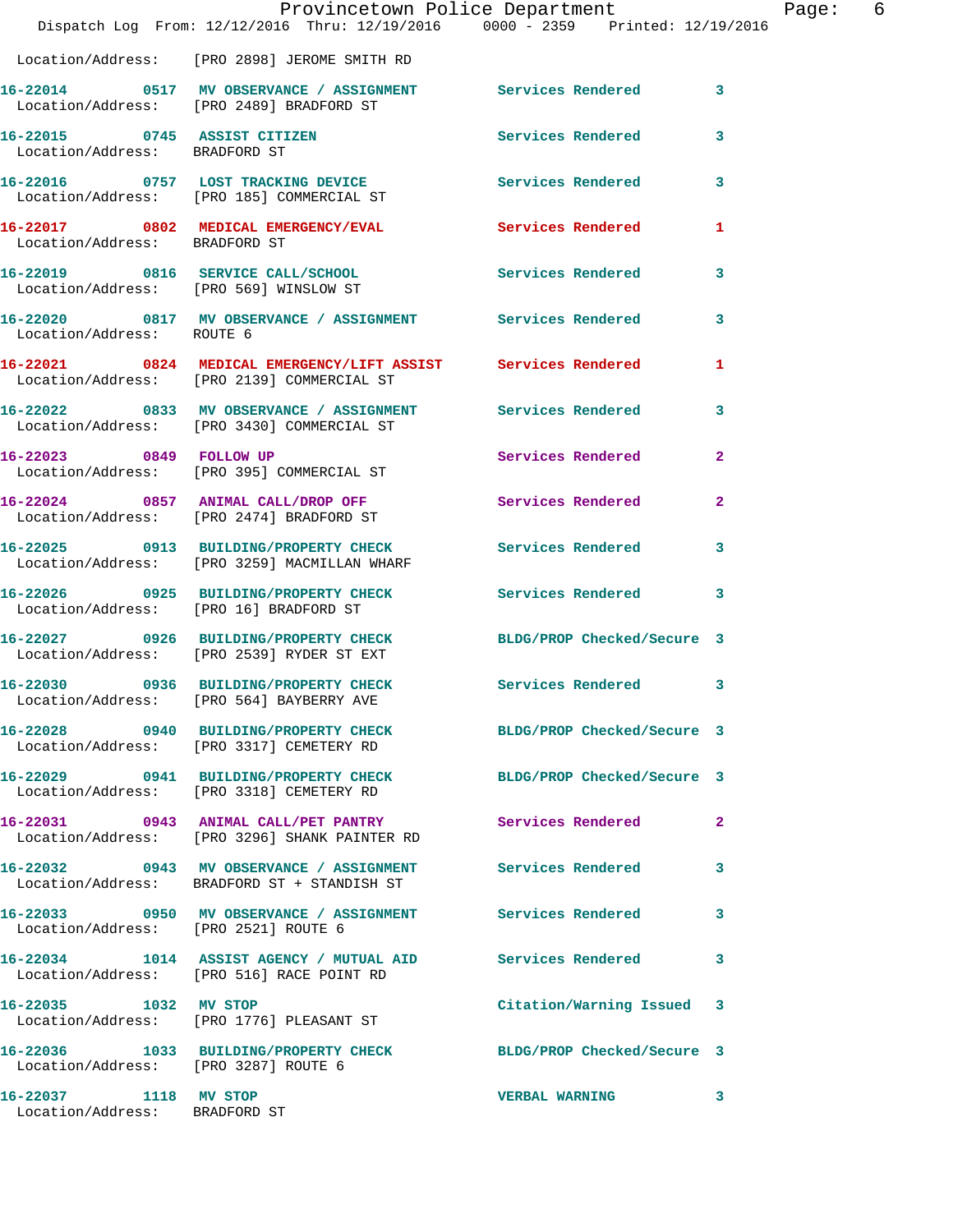|                                      | Provincetown Police Department<br>Dispatch Log From: 12/12/2016 Thru: 12/19/2016 0000 - 2359 Printed: 12/19/2016 |                       | Page: 7                 |
|--------------------------------------|------------------------------------------------------------------------------------------------------------------|-----------------------|-------------------------|
|                                      | 16-22038 1126 SERVICE CALL<br>Location/Address: [PRO 3222] ALDEN ST                                              | SPOKEN TO             | $\overline{\mathbf{3}}$ |
|                                      | 16-22039 1145 PARK, WALK & TALK<br>Location/Address: [PRO 105] COMMERCIAL ST                                     | Services Rendered 2   |                         |
| Location/Address: BRADFORD ST        | 16-22041 1316 TRAFFIC CONTROL Services Rendered                                                                  |                       | 3                       |
|                                      | 16-22042 1319 LOST KEYS<br>Location/Address: [PRO 577] WINTHROP ST                                               | Services Rendered 3   |                         |
|                                      | 16-22043 1337 SERVICE CALL/MEETING Services Rendered 3<br>Location/Address: [PRO 488] MAYFLOWER ST               |                       |                         |
|                                      | 16-22044 1343 SERVICE CALL/FINGERPRINTING Services Rendered 3<br>Location/Address: [PRO 542] SHANK PAINTER RD    |                       |                         |
|                                      | 16-22045 1347 ASSIST CITIZEN<br>Location/Address: [PRO 776] BROWNE ST                                            | SPOKEN TO             | $\mathbf{3}$            |
| Location/Address: [PRO 3440] ROUTE 6 | 16-22046 1348 MV OBSERVANCE / ASSIGNMENT Services Rendered 3                                                     |                       |                         |
|                                      | 16-22047 1357 MV STOP<br>Location/Address: [PRO 2513] ROUTE 6                                                    | VERBAL WARNING 3      |                         |
|                                      | 16-22048 1410 BUILDING/PROPERTY CHECK BLDG/PROP Checked/Secure 3<br>Location/Address: [PRO 1638] COMMERCIAL ST   |                       |                         |
|                                      | 16-22049 1456 AT SCHOOL<br>Location/Address: [PRO 569] WINSLOW ST                                                | Services Rendered 3   |                         |
|                                      | 16-22050 1540 SERVICE CALL<br>Location/Address: [PRO 105] COMMERCIAL ST                                          | Services Rendered 3   |                         |
|                                      | 16-22051 1543 PARK, WALK & TALK 1999 Services Rendered 2<br>Location/Address: [PRO 105] COMMERCIAL ST            |                       |                         |
|                                      | 16-22052 1545 DELIVERY COMPLAINT Services Rendered<br>Location/Address: [PRO 1124] THISTLEMORE RD                |                       | 3                       |
|                                      | 16-22053 1600 BUILDING/PROPERTY CHECK<br>Location/Address: [PRO 3296] SHANK PAINTER RD                           | Services Rendered 3   |                         |
|                                      | 16-22054 1609 BUILDING/PROPERTY CHECK BLDG/PROP Checked/Secure 3<br>Location/Address: [PRO 934] FRANKLIN ST      |                       |                         |
| Location/Address: [PRO 2521] ROUTE 6 | 16-22055 1626 MV OBSERVANCE / ASSIGNMENT Services Rendered 3                                                     |                       |                         |
|                                      | 16-22056 1646 BUILDING/PROPERTY CHECK Services Rendered 3<br>Location/Address: [PRO 186] COMMERCIAL ST           |                       |                         |
|                                      | 16-22057 1648 VERBAL HEADLIGHT<br>Location/Address: [PRO 2818] CONWELL ST                                        | <b>VERBAL WARNING</b> | 3                       |
| Location/Address: [PRO 2518] ROUTE 6 | 16-22058 1657 VERBAL INSPECTION/PLATE LIGHT VERBAL WARNING                                                       |                       | 3                       |
|                                      | 16-22059 1708 VERBAL STOP SIGN<br>Location/Address: [PRO 767] BRADFORD ST                                        | <b>VERBAL WARNING</b> | 3                       |
|                                      | 16-22060 1729 BUILDING/PROPERTY CHECK BLDG/PROP Checked/Secure 3<br>Location/Address: [PRO 444] HIGH POLE HILL   |                       |                         |
|                                      | 16-22061 1735 VERBAL SPEED<br>Location/Address: [PRO 3296] SHANK PAINTER RD                                      | VERBAL WARNING 3      |                         |
|                                      |                                                                                                                  |                       |                         |

Location/Address: [PRO 2518] ROUTE 6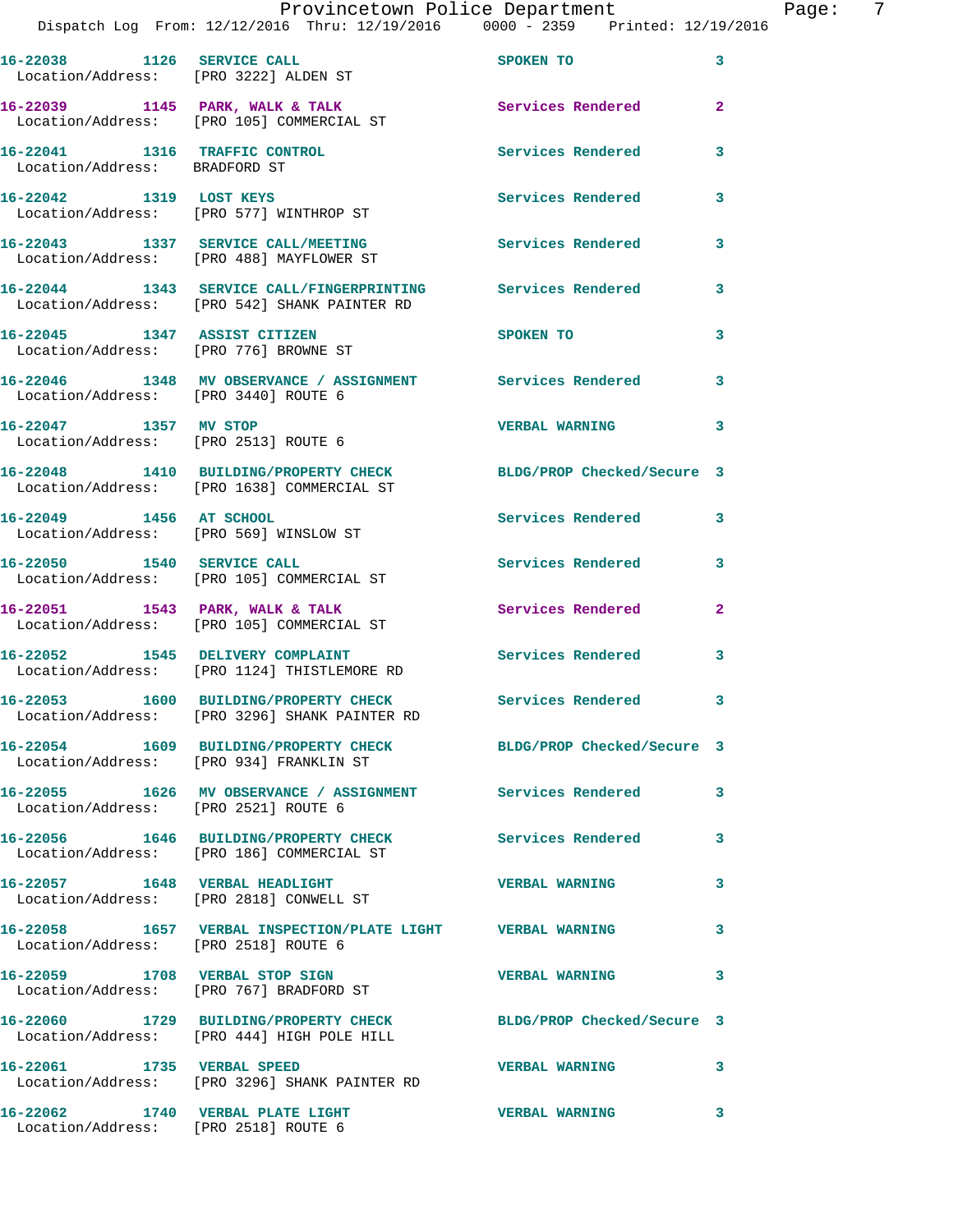Dispatch Log From: 12/12/2016 Thru: 12/19/2016 0000 - 2359 Printed: 12/19/2016 16-22063 1844 ALARM TRIPPED No Action Required 1 Location/Address: [PRO 2702] COMMERCIAL ST **16-22064 1914 BUILDING/PROPERTY CHECK Services Rendered 3**  Location/Address: [PRO 639] CENTER ST **16-22065 1919 MV OBSERVANCE / ASSIGNMENT Services Rendered 3**  Location/Address: ROUTE 6 + SNAIL RD **16-22066 1921 VERBAL SPEED/TEXTING VERBAL WARNING 3**  Location/Address: [PRO 3605] BRADFORD ST **16-22067 1941 BUILDING/PROPERTY CHECK Services Rendered 3**  Location/Address: [PRO 530] SHANK PAINTER RD **16-22068 1950 PARK, WALK & TALK Services Rendered 2**  Location/Address: [PRO 105] COMMERCIAL ST **16-22069 2001 BUILDING/PROPERTY CHECK BLDG/PROP Checked/Secure 3**  Location/Address: [PRO 554] TREMONT ST **16-22070 2023 MINOR MVA Services Rendered 1**  Location/Address: WINTHROP ST + BRADFORD ST **16-22071 2110 SERVE R/O EXTENSION Could Not Locate 2**  Location/Address: [PRO 542] SHANK PAINTER RD **16-22072 2112 BUILDING/PROPERTY CHECK Services Rendered 3**  Location/Address: [PRO 433] RYDER ST EXT **16-22073 2147 BUILDING/PROPERTY CHECK Services Rendered 3**  Location/Address: [PRO 2977] COMMERCIAL ST **16-22074 2154 MV OBSERVANCE / ASSIGNMENT Services Rendered 3**  Location/Address: [PRO 3430] COMMERCIAL ST

**16-22075 2347 ASSIST AGENCY / TRURO Services Rendered 3**  Location/Address: [TRU] ROUTE 6

## **For Date: 12/15/2016 - Thursday**

| 16-22076 0016 LOBBY TRAFFIC            | Location/Address: [PRO 542] SHANK PAINTER RD                                                                    | Services Rendered | $\overline{2}$ | 12 <sup>°</sup> |
|----------------------------------------|-----------------------------------------------------------------------------------------------------------------|-------------------|----------------|-----------------|
|                                        | 16-22077 0026 MV OBSERVANCE / ASSIGNMENT Services Rendered 3<br>Location/Address: SNAIL RD + COMMERCIAL ST      |                   |                |                 |
|                                        | 16-22078 0028 BUILDING/PROPERTY CHECK BLDG/PROP Checked/Secure 3<br>Location/Address: [PRO 447] JEROME SMITH RD |                   |                |                 |
|                                        | Location/Address: [PRO 542] SHANK PAINTER RD                                                                    |                   | $\mathbf{1}$   |                 |
|                                        | Location/Address: [PRO 3912] SHANK PAINTER RD                                                                   |                   | $\mathbf{3}$   |                 |
|                                        | 16-22081 0059 BUILDING/PROPERTY CHECK BLDG/PROP Checked/Secure 3<br>Location/Address: [PRO 379] COMMERCIAL ST   |                   |                |                 |
|                                        | 16-22082 0101 BUILDING/PROPERTY CHECK BLDG/PROP Checked/Secure 3<br>Location/Address: [PRO 2539] RYDER ST EXT   |                   |                |                 |
| Location/Address: [PRO 2520] PRINCE ST | 16-22083 0104 BUILDING/PROPERTY CHECK Services Rendered                                                         |                   | 3              |                 |
|                                        | 16-22084 0105 BUILDING/PROPERTY CHECK Services Rendered<br>Location/Address: [PRO 75] CAPTAIN BERTIES WAY       |                   | 3              |                 |
|                                        | 16-22085 0213 MV OBSERVANCE / ASSIGNMENT No Action Required                                                     |                   | 3              |                 |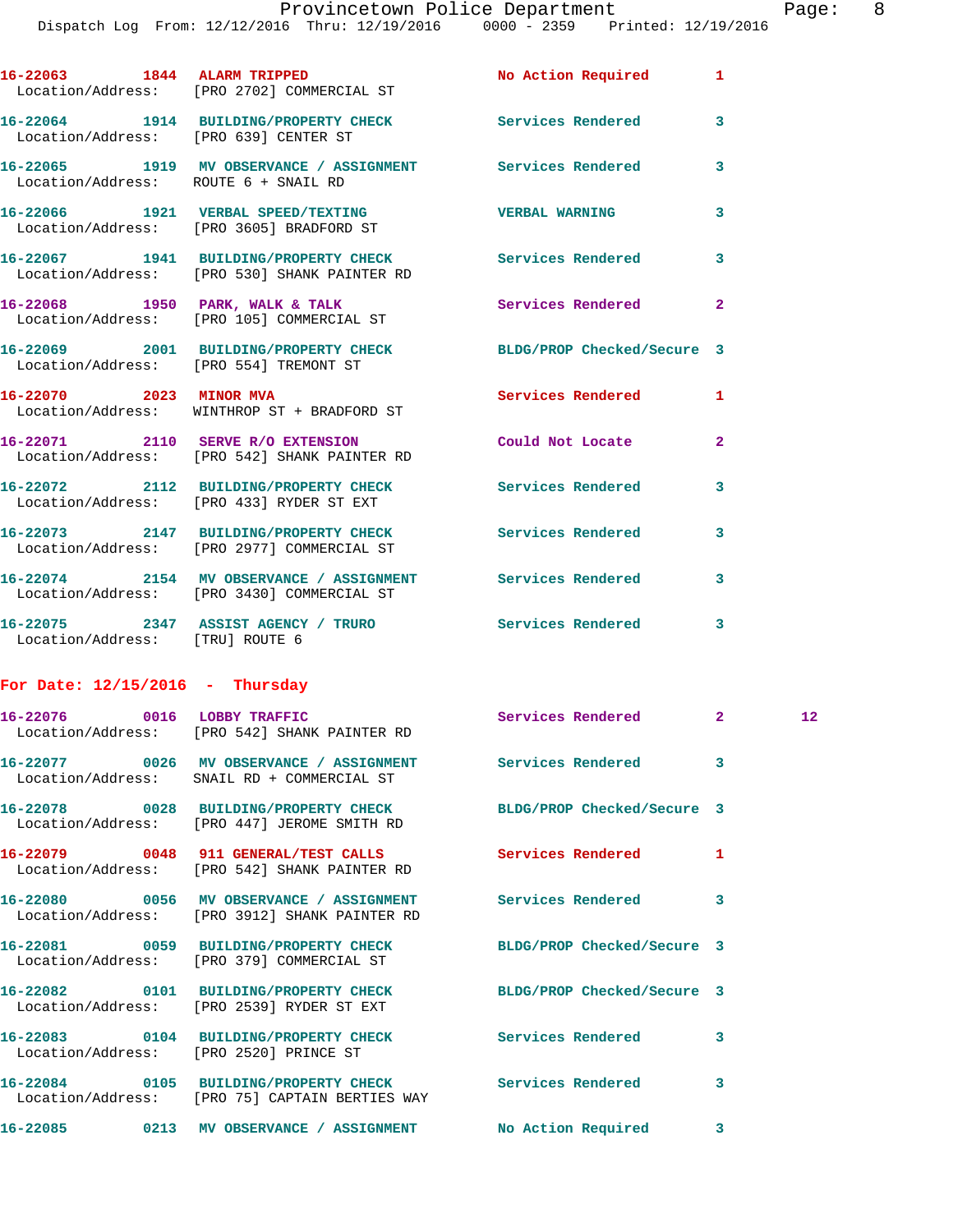|                                                              |                                                                                    | Provincetown Police Department                                                                          | 9<br>Page: |
|--------------------------------------------------------------|------------------------------------------------------------------------------------|---------------------------------------------------------------------------------------------------------|------------|
|                                                              |                                                                                    | Dispatch Log From: 12/12/2016 Thru: 12/19/2016 0000 - 2359 Printed: 12/19/2016                          |            |
|                                                              | Location/Address: [PRO 2577] BRADFORD ST                                           |                                                                                                         |            |
|                                                              | Location/Address: [PRO 440] HARRY KEMP WAY                                         | 16-22086 0218 BUILDING/PROPERTY CHECK BLDG/PROP Checked/Secure 3                                        |            |
|                                                              | Location/Address: [PRO 934] FRANKLIN ST                                            | 16-22087 0221 BUILDING/PROPERTY CHECK BLDG/PROP Checked/Secure 3                                        |            |
|                                                              |                                                                                    | 16-22088 0226 MV OBSERVANCE / ASSIGNMENT Services Rendered 3<br>Location/Address: [PRO 595] BRADFORD ST |            |
|                                                              | Location/Address: [PRO 75] CAPTAIN BERTIES WAY                                     | 16-22089 0227 BUILDING/PROPERTY CHECK Services Rendered 3                                               |            |
|                                                              | 16-22090 0229 BUILDING/PROPERTY CHECK<br>Location/Address: [PRO 105] COMMERCIAL ST | BLDG/PROP Checked/Secure 3                                                                              |            |
|                                                              | Location/Address: [PRO 1780] JOHNSON ST                                            | 16-22091 0303 BUILDING/PROPERTY CHECK BLDG/PROP Checked/Secure 3                                        |            |
|                                                              | 16-22092 0304 BUILDING/PROPERTY CHECK<br>Location/Address: [PRO 1886] BRADFORD ST  | BLDG/PROP Checked/Secure 3                                                                              |            |
|                                                              | Location/Address: [PRO 2859] BRADFORD ST                                           | 16-22093 0342 BUILDING/PROPERTY CHECK BLDG/PROP Checked/Secure 3                                        |            |
|                                                              | 16-22094 0429 ASSIST AGENCY / USCG<br>Location/Address: [PRO 396] COMMERCIAL ST    | Services Rendered 3                                                                                     |            |
|                                                              | Location/Address: [PRO 413] CONWELL ST                                             | 16-22095 0458 BUILDING/PROPERTY CHECK BLDG/PROP Checked/Secure 3                                        |            |
|                                                              | Location/Address: BRADFORD ST + HIGH POLE HILL                                     | 16-22096 0500 MV OBSERVANCE / ASSIGNMENT Services Rendered 3                                            |            |
|                                                              | 16-22097 0531 BUILDING/PROPERTY CHECK<br>Location/Address: [PRO 58] BRADFORD ST    | BLDG/PROP Checked/Secure 3                                                                              |            |
| 16-22098 0533 ALARM - FIRE                                   | Location/Address: [PRO 2635] BRADFORD ST EXT                                       | False Alarm 1                                                                                           |            |
|                                                              | 16-22099 0554 BUILDING/PROPERTY CHECK<br>Location/Address: [PRO 934] FRANKLIN ST   | BLDG/PROP Checked/Secure 3                                                                              |            |
|                                                              | 16-22100 0559 PARK, WALK & TALK<br>Location/Address: [PRO 516] RACE POINT RD       | Services Rendered 2                                                                                     |            |
|                                                              | Location/Address: [PRO 2483] COMMERCIAL ST                                         | 16-22101 0608 BUILDING/PROPERTY CHECK BLDG/PROP Checked/Secure 3                                        |            |
| Location/Address: [PRO 3222] ALDEN ST                        |                                                                                    | 16-22102 0700 MEDICAL EMERGENCY/VOMITING Transported to Hospital 1                                      |            |
|                                                              | Location/Address: [PRO 16] BRADFORD ST                                             | 16-22103 0756 BUILDING/PROPERTY CHECK BLDG/PROP Checked/Secure 3                                        |            |
|                                                              | Location/Address: [PRO 569] WINSLOW ST                                             | 16-22104 0808 SERVICE CALL/SCHOOL 5ervices Rendered 3                                                   |            |
|                                                              | Location/Address: [PRO 2513] ROUTE 6                                               | 16-22106 0812 MV OBSERVANCE / ASSIGNMENT Services Rendered 3                                            |            |
|                                                              | Location/Address: [PRO 3296] SHANK PAINTER RD                                      | 16-22105 0815 ANIMAL CALL/PET BANK Services Rendered 2                                                  |            |
| 16-22108 0833 MV STOP<br>Location/Address: [PRO 521] ROUTE 6 |                                                                                    | <b>VERBAL WARNING</b><br>$\mathbf{3}$                                                                   |            |
|                                                              | Location/Address: [PRO 94] BRADFORD ST                                             | 16-22109 0900 MV OBSERVANCE / ASSIGNMENT Services Rendered 3                                            |            |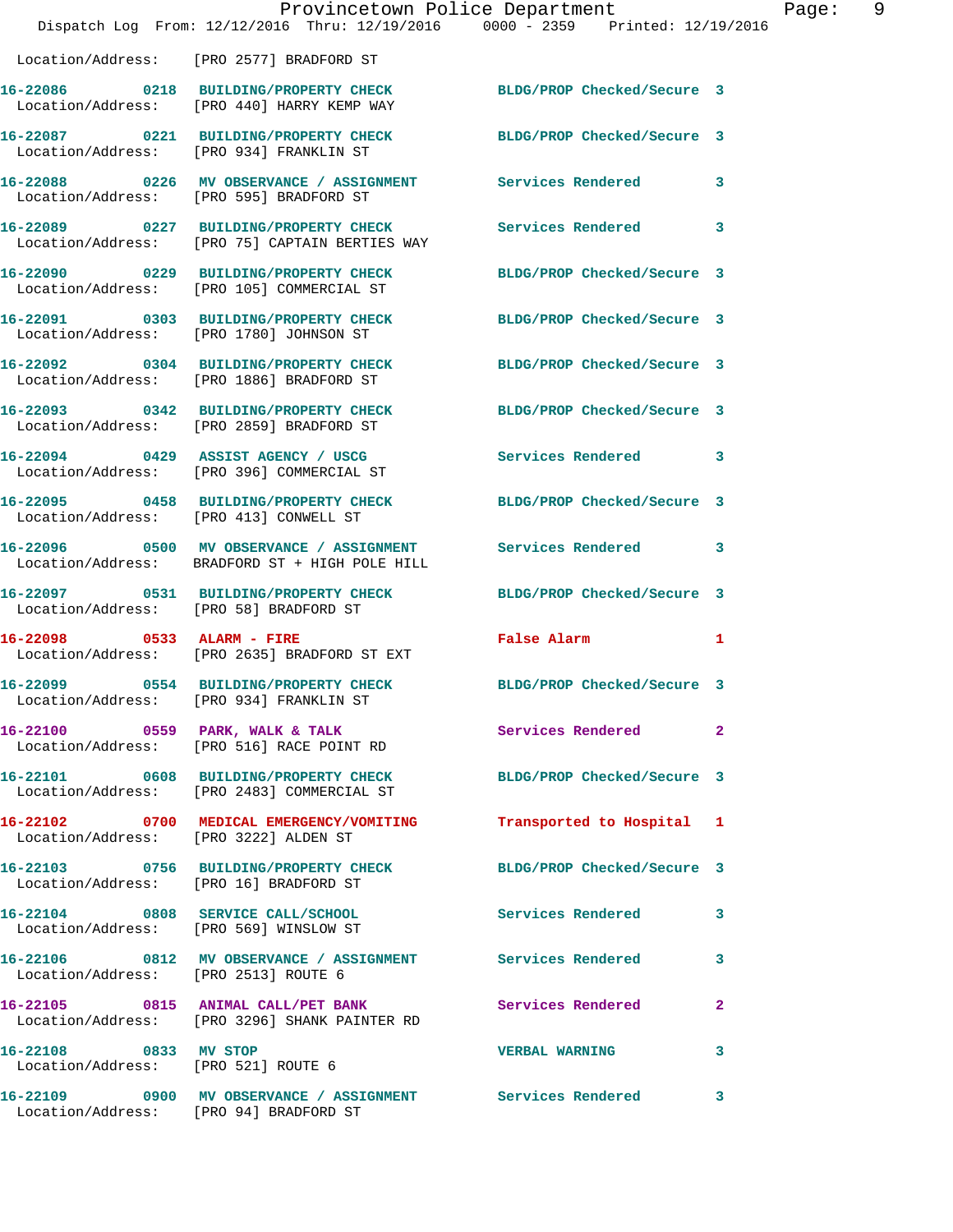|                                                                        | Dispatch Log From: 12/12/2016 Thru: 12/19/2016 0000 - 2359 Printed: 12/19/2016                                   | Provincetown Police Department Page: 10 |                |  |
|------------------------------------------------------------------------|------------------------------------------------------------------------------------------------------------------|-----------------------------------------|----------------|--|
|                                                                        | 16-22107 0905 LOST TRAILER PLATE Services Rendered 3<br>Location/Address: [PRO 542] SHANK PAINTER RD             |                                         |                |  |
|                                                                        | 16-22110 0906 BUILDING/PROPERTY CHECK BLDG/PROP Checked/Secure 3<br>Location/Address: [PRO 571] ALDEN ST         |                                         |                |  |
| Location/Address: PEARL ST                                             | 16-22111 1044 SERVE RESTRAINING ORDER Could Not Locate                                                           |                                         | $\mathbf{2}$   |  |
| Location/Address: PEARL ST                                             | 16-22112 1045 SUSPICIOUS ACTIVITY 1000 Services Rendered                                                         |                                         | $\overline{a}$ |  |
|                                                                        | 16-22113 1049 BUILDING/PROPERTY CHECK Services Rendered<br>Location/Address: [PRO 2898] JEROME SMITH RD          |                                         | 3              |  |
|                                                                        | 16-22114 1058 MV OBSERVANCE / ASSIGNMENT Services Rendered<br>Location/Address: [PRO 2513] ROUTE 6               |                                         | 3              |  |
|                                                                        |                                                                                                                  | Services Rendered 3                     |                |  |
| 16-22116 1114 MV STOP                                                  | Location/Address: [PRO 2513] ROUTE 6                                                                             | <b>VERBAL WARNING</b>                   | 3              |  |
|                                                                        | 16-22117 1117 MV STOP<br>Location/Address: BRADFORD ST EXT + W VINE ST                                           | Citation/Warning Issued 3               |                |  |
|                                                                        | 16-22118 1118 ALARM - GENERAL<br>Location/Address: [PRO 1935] BAYBERRY AVE                                       | Services Rendered                       | $\mathbf{1}$   |  |
|                                                                        | 16-22119 1124 MV STOP<br>Location/Address: BRADFORD ST + ATLANTIC AVE                                            | Citation/Warning Issued 3               |                |  |
|                                                                        | 16-22120 1131 FOLLOW UP/DOG LICENSING Services Rendered<br>Location/Address: [PRO 105] COMMERCIAL ST             |                                         | $\mathbf{2}$   |  |
| 16-22121 1139 MV STOP<br>Refer To Field Int: 16-11-FI                  | Location/Address: [PRO 537] SHANK PAINTER RD                                                                     | <b>VERBAL WARNING</b>                   | 3              |  |
|                                                                        | 16-22122 1158 SERVICE CALL/ANIMAL WELFARE Services Rendered<br>Location/Address: [PRO 488] MAYFLOWER ST          |                                         | 3              |  |
|                                                                        | 16-22123 1253 SERVICE CALL/TOYS<br>Location/Address: [PRO 569] WINSLOW ST                                        | Services Rendered                       | 3              |  |
| Location/Address: [PRO 2521] ROUTE 6                                   | 16-22125 1338 MV OBSERVANCE / ASSIGNMENT Services Rendered                                                       |                                         | 3              |  |
|                                                                        | 16-22124 1339 BUILDING/PROPERTY CHECK BLDG/PROP Checked/Secure 3<br>Location/Address: [PRO 2539] RYDER ST EXT    |                                         |                |  |
|                                                                        | 16-22126 1408 MV OBSERVANCE / ASSIGNMENT Services Rendered<br>Location/Address: BRADFORD ST + SHANK PAINTER RD   |                                         | 3              |  |
| 16-22127 1451 ALARM - GENERAL<br>Location/Address: [PRO 2215] OPPEN LN |                                                                                                                  | BLDG/PROP Checked/Secure 1              |                |  |
|                                                                        | 16-22128 1508 WIRES DOWN<br>Location/Address: [PRO 1018] DEWEY AVE                                               | Services Rendered 2                     |                |  |
|                                                                        | 16-22129 1516 BUILDING/PROPERTY CHECK BLDG/PROP Checked/Secure 3<br>Location/Address: [PRO 2543] MACMILLAN WHARF |                                         |                |  |
| Refer To Accident: 16-95-AC                                            | 16-22130 1528 MV ACCIDENT<br>Location/Address: [PRO 2130] COMMERCIAL ST                                          | Investigated 1                          |                |  |
| 16-22131 1533 MV STOP                                                  |                                                                                                                  | <b>VERBAL WARNING</b>                   | 3              |  |

Location/Address: [PRO 1156] WINSLOW ST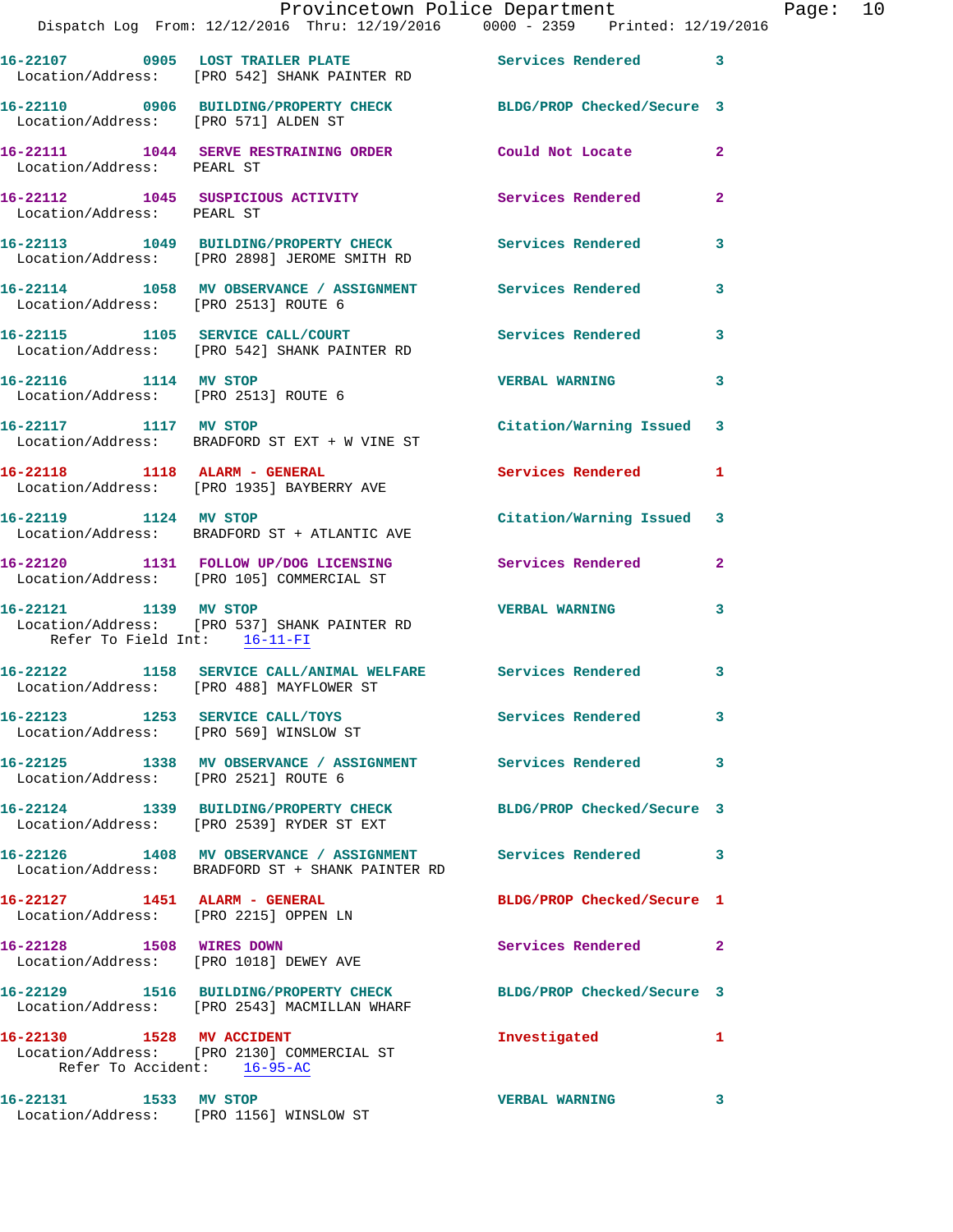|                                     |                                                                                                                  | Provincetown Police Department                      |   | Page: 11     |  |
|-------------------------------------|------------------------------------------------------------------------------------------------------------------|-----------------------------------------------------|---|--------------|--|
|                                     | Dispatch Log From: 12/12/2016 Thru: 12/19/2016 0000 - 2359 Printed: 12/19/2016                                   |                                                     |   |              |  |
| Refer To $P/C$ : 16-339-AR          | 16-22132 1545 DISTURBANCE<br>Location/Address: [PRO 399] COMMERCIAL ST                                           | Arrest(s) Made 1                                    |   | $\mathbf{2}$ |  |
|                                     | 16-22133 1554 EVAL<br>Location/Address: [PRO 542] SHANK PAINTER RD                                               | Services Rendered 1                                 |   |              |  |
|                                     | 16-22134 1715 BUILDING/PROPERTY CHECK BLDG/PROP Checked/Secure 3<br>Location/Address: [PRO 3259] MACMILLAN WHARF |                                                     |   |              |  |
| Location/Address: [PRO 521] ROUTE 6 | 16-22135 1731 MV OBSERVANCE / ASSIGNMENT Services Rendered 3                                                     |                                                     |   |              |  |
|                                     | 16-22137 2027 BUILDING/PROPERTY CHECK BLDG/PROP Checked/Secure 3<br>Location/Address: [PRO 934] FRANKLIN ST      |                                                     |   |              |  |
|                                     | 16-22138 2140 BUILDING/PROPERTY CHECK BLDG/PROP Checked/Secure 3<br>Location/Address: [PRO 444] HIGH POLE HILL   |                                                     |   |              |  |
| 16-22139 2253 COMPLAINT             | Location/Address: [PRO 542] SHANK PAINTER RD                                                                     | Services Rendered 3                                 |   |              |  |
| For Date: $12/16/2016$ - Friday     |                                                                                                                  |                                                     |   |              |  |
|                                     | 16-22141 0000 BUILDING/PROPERTY CHECK BLDG/PROP Checked/Secure 3<br>Location/Address: [PRO 3259] MACMILLAN WHARF |                                                     |   |              |  |
|                                     | 16-22140 0001 LOBBY TRAFFIC<br>Location/Address: [PRO 542] SHANK PAINTER RD                                      | Services Rendered 2                                 |   | 19           |  |
|                                     | 16-22142 0017 BUILDING/PROPERTY CHECK Services Rendered 3<br>Location/Address: [PRO 2977] COMMERCIAL ST          |                                                     |   |              |  |
|                                     | 16-22143 0022 BUILDING/PROPERTY CHECK BLDG/PROP Checked/Secure 3<br>Location/Address: [PRO 379] COMMERCIAL ST    |                                                     |   |              |  |
|                                     | 16-22144 0033 BUILDING/PROPERTY CHECK BLDG/PROP Checked/Secure 3<br>Location/Address: [PRO 554] TREMONT ST       |                                                     |   |              |  |
|                                     | 16-22145 0039 BUILDING/PROPERTY CHECK BLDG/PROP Checked/Secure 3<br>Location/Address: [PRO 934] FRANKLIN ST      |                                                     |   |              |  |
|                                     | 16-22146 0057 MV OBSERVANCE / ASSIGNMENT Services Rendered<br>Location/Address: [PRO 37] BRADFORD ST             |                                                     | 3 |              |  |
|                                     | 16-22147 0148 BUILDING/PROPERTY CHECK BLDG/PROP Checked/Secure 3<br>Location/Address: [PRO 516] RACE POINT RD    |                                                     |   |              |  |
|                                     | 16-22148 0233 BUILDING/PROPERTY CHECK BLDG/PROP Checked/Secure 3<br>Location/Address: [PRO 440] HARRY KEMP WAY   |                                                     |   |              |  |
|                                     | 16-22149 0242 MV OBSERVANCE / ASSIGNMENT<br>Location/Address: HOWLAND ST + BRADFORD ST                           | No Action Required                                  | 3 |              |  |
| 16-22150 0302 ALARM - GENERAL       | Location/Address: [PRO 1207] COMMERCIAL ST                                                                       | False Alarm <b>Exercise Service Service Service</b> | 1 |              |  |
|                                     | 16-22151 0344 BUILDING/PROPERTY CHECK Services Rendered<br>Location/Address: [PRO 3430] COMMERCIAL ST            |                                                     | 3 |              |  |

**16-22152 0432 BUILDING/PROPERTY CHECK BLDG/PROP Checked/Secure 3**  Location/Address: [PRO 1645] HARRY KEMP WAY

**16-22153 0446 WIRES DOWN Services Rendered 2**  Location/Address: [PRO 1568] COTTAGE ST

**16-22154 0507 MV OBSERVANCE / ASSIGNMENT No Action Required 3**  Location/Address: ROUTE 6 + HOWLAND ST

**16-22155 0511 BUILDING/PROPERTY CHECK BLDG/PROP Checked/Secure 3**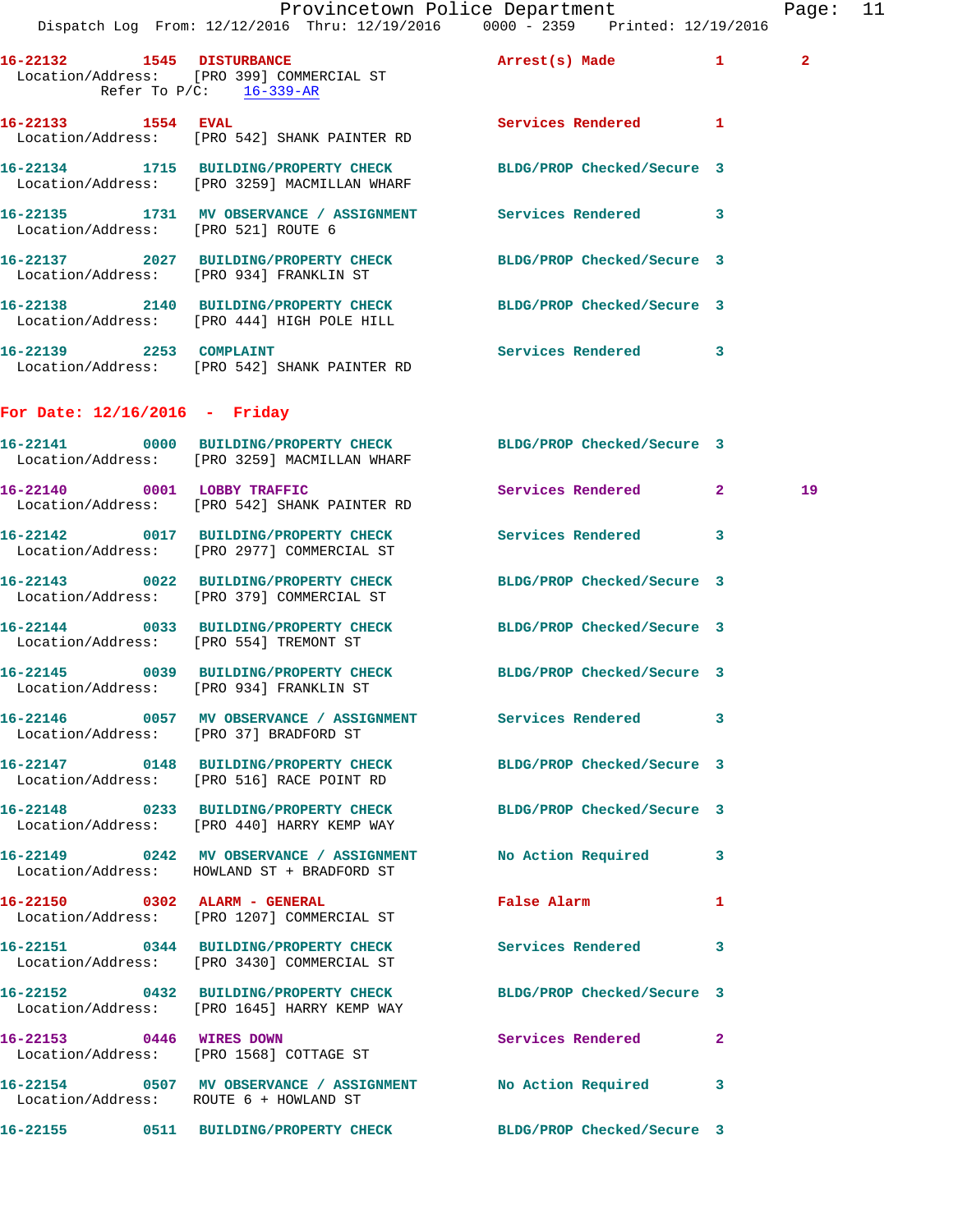|                                                                  | Dispatch Log From: 12/12/2016 Thru: 12/19/2016 0000 - 2359 Printed: 12/19/2016                                        | Provincetown Police Department Page: 12 |              |  |
|------------------------------------------------------------------|-----------------------------------------------------------------------------------------------------------------------|-----------------------------------------|--------------|--|
|                                                                  | Location/Address: [PRO 2206] COMMERCIAL ST                                                                            |                                         |              |  |
|                                                                  | 16-22156 0517 MV OBSERVANCE / ASSIGNMENT No Action Required 3<br>Location/Address: SHANK PAINTER RD + JEROME SMITH RD |                                         |              |  |
|                                                                  | 16-22157 0519 COMPLAINT<br>Location/Address: [PRO 1532] CENTER ST                                                     | Services Rendered                       | 3            |  |
|                                                                  | 16-22158 0530 MV OBSERVANCE / ASSIGNMENT No Action Required 3<br>Location/Address: SHANK PAINTER RD + JEROME SMITH RD |                                         |              |  |
|                                                                  | 16-22159 0600 MV OBSERVANCE / ASSIGNMENT No Action Required 3<br>Location/Address: [PRO 3430] COMMERCIAL ST           |                                         |              |  |
| 16-22160 0619 COMPLAINT                                          | Location/Address: [PRO 2543] MACMILLAN WHARF                                                                          | Services Rendered                       | $\mathbf{3}$ |  |
| Refer To $P/C$ : 16-339-AR                                       | 16-22162 0809 SERVICE CALL/COURT Services Rendered 3<br>Location/Address: [PRO 542] SHANK PAINTER RD                  |                                         |              |  |
| Location/Address: [PRO 569] WINSLOW ST                           | 16-22163 0814 SERVICE CALL/SCHOOL 5ervices Rendered                                                                   |                                         | 3            |  |
|                                                                  | 16-22164 0827 ASSIST CITIZEN<br>Location/Address: [PRO 1853] SNOWS LN                                                 | Services Rendered 3                     |              |  |
|                                                                  | 16-22165 0854 BUILDING/PROPERTY CHECK Services Rendered<br>Location/Address: [PRO 2490] PROVINCELANDS RD              |                                         | 3            |  |
| Location/Address: LAW ST                                         | 16-22166 0918 MV DISABLED                                                                                             | Services Rendered 2                     |              |  |
|                                                                  | 16-22167 0935 MV OBSERVANCE / ASSIGNMENT Services Rendered<br>Location/Address: [PRO 3430] COMMERCIAL ST              |                                         | 3            |  |
|                                                                  | 16-22168 0958 MEDICAL EMERGENCY PATIENT REFUSAL<br>Location/Address: [PRO 1853] SNOWS LN                              |                                         | 1            |  |
|                                                                  | 16-22169 1008 BUILDING/PROPERTY CHECK BLDG/PROP Checked/Secure 3<br>Location/Address: [PRO 16] BRADFORD ST            |                                         |              |  |
| 16-22170 1015 ALARM - GENERAL<br>Location/Address: COMMERCIAL ST |                                                                                                                       | Services Rendered 1                     |              |  |
| Refer To P/C: 16-339-AR                                          | 16-22171 1023 FOLLOW UP<br>Location/Address: [PRO 399] COMMERCIAL ST                                                  | Services Rendered                       | $\mathbf{2}$ |  |
|                                                                  | 16-22172 1038 ASSIST CITIZEN 5ervices Rendered 3<br>Location/Address: [PRO 530] SHANK PAINTER RD                      |                                         |              |  |
| Location/Address: [PRO 2521] ROUTE 6                             | 16-22173 1041 MV OBSERVANCE / ASSIGNMENT Services Rendered                                                            |                                         | 3            |  |
|                                                                  | 16-22174 1045 ALARM - GENERAL False Alarm Weather (No 1<br>Location/Address: [PRO 3298] WEST FRANKLIN ST              |                                         |              |  |
|                                                                  | 16-22175 1052 MV OBSERVANCE / ASSIGNMENT Services Rendered<br>Location: RT. 6 PROVINCELANDS RD                        |                                         | 3            |  |
| 16-22176 1107 SERVE SUMMONS                                      | Location/Address: [PRO 129] COMMERCIAL ST                                                                             | Could Not Locate                        | 3            |  |
| Location/Address: [PRO 3440] ROUTE 6                             | 16-22178 1116 MV OBSERVANCE / ASSIGNMENT Services Rendered                                                            |                                         | 3            |  |
|                                                                  | 16-22177 1119 SERVE SUMMONS<br>Location/Address: [PRO 1797] BRADFORD ST                                               | Could Not Locate                        | 3            |  |
| 16-22179 1128 MEDICAL EMERGENCY                                  |                                                                                                                       | Services Rendered                       | $\mathbf{1}$ |  |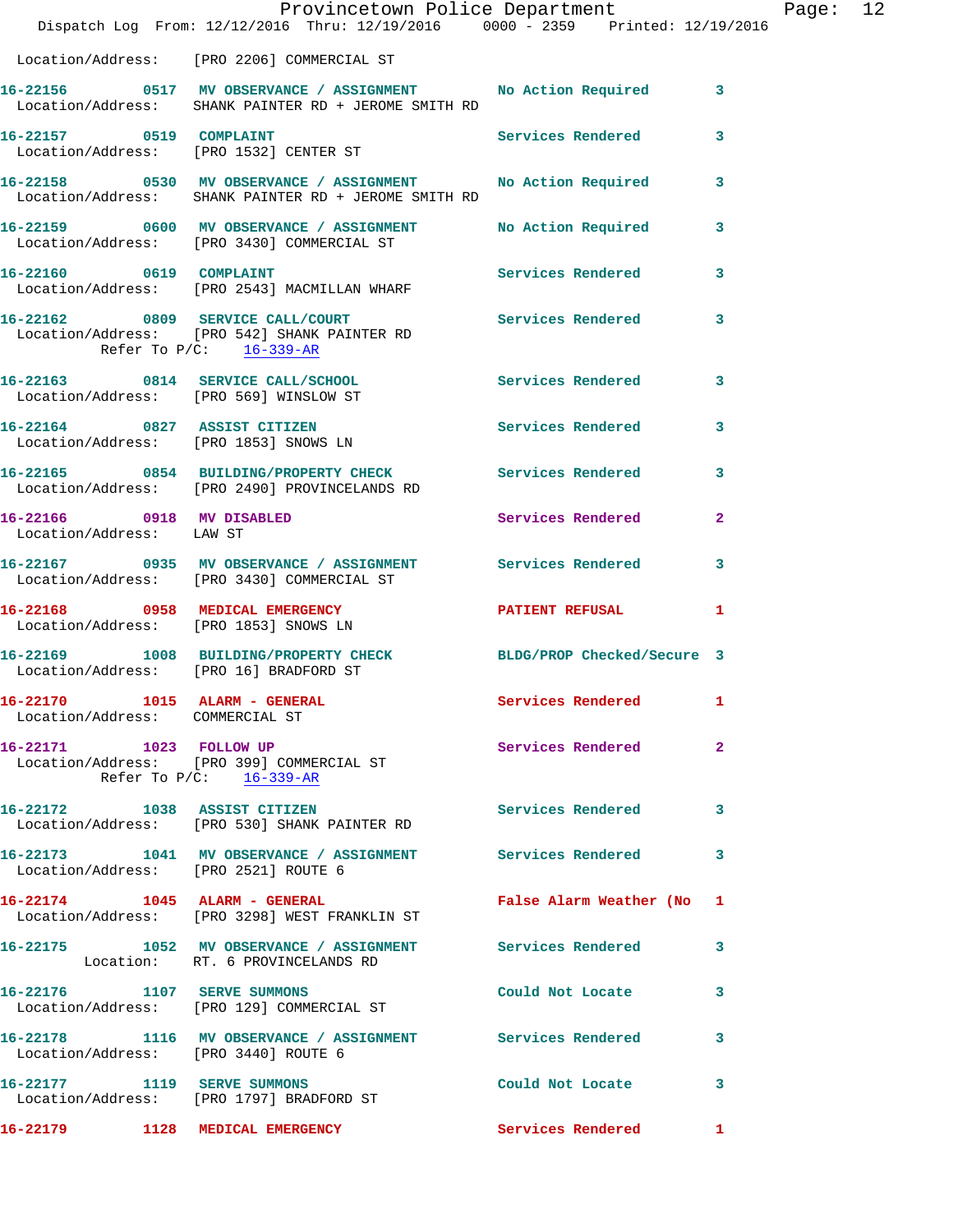|                                         | Provincetown Police Department<br>Dispatch Log From: 12/12/2016 Thru: 12/19/2016 0000 - 2359 Printed: 12/19/2016 |                            | Pag                 |
|-----------------------------------------|------------------------------------------------------------------------------------------------------------------|----------------------------|---------------------|
|                                         | Location/Address: [PRO 1402] NELSON AVE                                                                          |                            |                     |
| Refer To Accident: 16-96-AC             | 16-22180 1141 MV ACCIDENT<br>Location/Address: [PRO 175] COMMERCIAL ST                                           | Services Rendered          | 1                   |
| 16-22181 1156 COMPLAINT                 | Location/Address: [PRO 569] WINSLOW ST                                                                           | Investigated               | 3                   |
|                                         | 16-22182 1451 ASSIST CITIZEN<br>Location/Address: [PRO 2062] WINSLOW ST                                          | Services Rendered          | 3                   |
|                                         | 16-22183 1523 MV OBSERVANCE / ASSIGNMENT Services Rendered<br>Location/Address: [PRO 525] COMMERCIAL ST          |                            | 3                   |
| 16-22184 1619 HAZARDS                   | Location/Address: [PRO 2540] RACE POINT RD                                                                       | Taken/Referred to Other 2  |                     |
|                                         | 16-22185 1626 BUILDING/PROPERTY CHECK BLDG/PROP Checked/Secure 3<br>Location/Address: [PRO 1638] COMMERCIAL ST   |                            |                     |
|                                         | 16-22186 1634 ELEVATOR ALARM<br>Location/Address: [PRO 1892] SHANK PAINTER RD                                    | Taken/Referred to Other 1  |                     |
| Location/Address: BRADFORD ST           | 16-22187 1729 EVALUATION REQUEST Services Rendered                                                               |                            | 1                   |
|                                         | 16-22188 1757 MV COMPLAINT/PRIVATE TOW Services Rendered<br>Location/Address: [PRO 3241] COMMERCIAL ST           |                            | 2 <sup>1</sup><br>1 |
|                                         | 16-22189 1757 PARK, WALK & TALK<br>Location/Address: [PRO 105] COMMERCIAL ST                                     | Services Rendered          | $\mathbf{2}$        |
|                                         | 16-22190 1845 BUILDING/PROPERTY CHECK BLDG/PROP Checked/Secure 3<br>Location/Address: [PRO 2543] MACMILLAN WHARF |                            |                     |
|                                         | 16-22191 1958 BUILDING/PROPERTY CHECK BLDG/PROP Checked/Secure 3<br>Location/Address: [PRO 444] HIGH POLE HILL   |                            |                     |
| 16-22192 2018 FOOT BLEED                | Location/Address: [PRO 886] CONWAY ST                                                                            | PATIENT REFUSAL            | 1                   |
|                                         | 16-22193 2052 BUILDING/PROPERTY CHECK<br>Location/Address: [PRO 182] COMMERCIAL ST                               | BLDG/PROP Checked/Secure 3 |                     |
|                                         | 16-22194 2335 BUILDING/PROPERTY CHECK BLDG/PROP Checked/Secure 3<br>Location/Address: [PRO 2859] BRADFORD ST     |                            |                     |
|                                         | 16-22195 2339 MV OBSERVANCE / ASSIGNMENT Services Rendered<br>Location/Address: [PRO 2494] BRADFORD ST           |                            | 3                   |
|                                         | 16-22196 2340 BUILDING/PROPERTY CHECK<br>Location/Address: [PRO 3296] SHANK PAINTER RD                           | BLDG/PROP Checked/Secure 3 |                     |
|                                         | 16-22197 2344 BUILDING/PROPERTY CHECK<br>Location/Address: [PRO 1778] SHANK PAINTER RD                           | BLDG/PROP Checked/Secure 3 |                     |
|                                         | 16-22198 2350 BUILDING/PROPERTY CHECK<br>Location/Address: [PRO 545] SHANK PAINTER RD                            | BLDG/PROP Checked/Secure 3 |                     |
| Location/Address: [PRO 595] BRADFORD ST | 16-22199 2357 MV OBSERVANCE / ASSIGNMENT No Action Required                                                      |                            | 3                   |
| For Date: $12/17/2016$ - Saturday       |                                                                                                                  |                            |                     |
|                                         | 16-22200 0002 LOBBY TRAFFIC<br>Location/Address: [PRO 542] SHANK PAINTER RD                                      | Services Rendered          | $\mathbf{2}$        |

**16-22201 0015 BUILDING/PROPERTY CHECK Services Rendered 3** 

Location/Address: [PRO 357] COMMERCIAL ST

Page: 13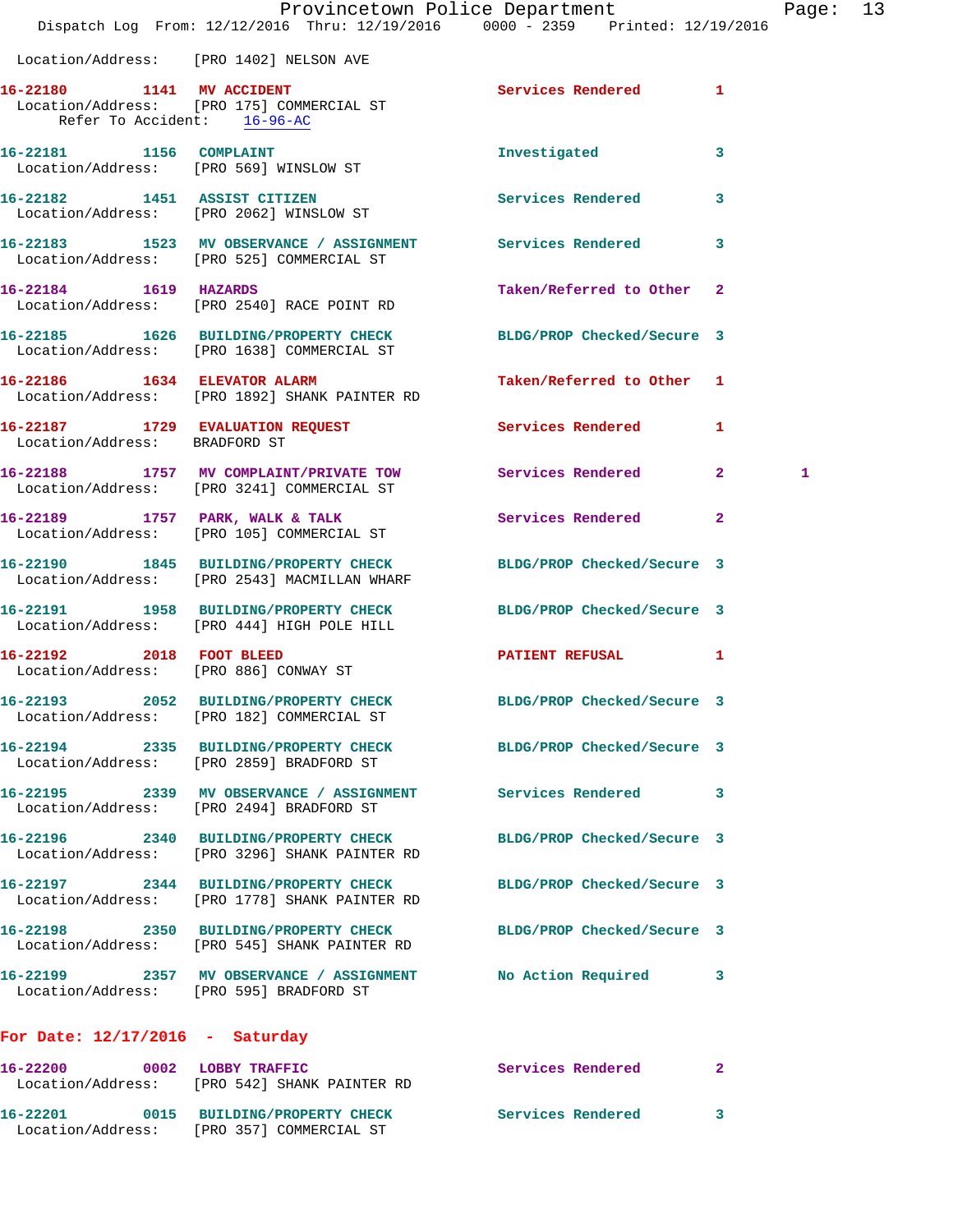|                                        | 16-22202 0015 BUILDING/PROPERTY CHECK<br>Location/Address: [PRO 2559] COMMERCIAL ST                                 | <b>Services Rendered</b> 3 |                            |
|----------------------------------------|---------------------------------------------------------------------------------------------------------------------|----------------------------|----------------------------|
| Location/Address: COMMERCIAL ST        | 16-22203 0032 PARK, WALK & TALK                                                                                     | Services Rendered          | $\mathbf{2}$               |
| 16-22205 0032 BAR CHECK                | Location/Address: [PRO 2737] COMMERCIAL ST                                                                          | Services Rendered 2        |                            |
|                                        | 16-22206 0040 BUILDING/PROPERTY CHECK<br>Location/Address: [PRO 3609] COMMERCIAL ST                                 | BLDG/PROP Checked/Secure 3 |                            |
| 16-22208 0046 BAR CHECK                | Location/Address: [PRO 3443] COMMERCIAL ST                                                                          | Services Rendered 2        |                            |
|                                        | 16-22204 0049 BUILDING/PROPERTY CHECK<br>Location/Address: [PRO 3259] MACMILLAN WHARF                               | BLDG/PROP Checked/Secure 3 |                            |
|                                        | 16-22207 0109 BUILDING/PROPERTY CHECK<br>Location/Address: [PRO 1638] COMMERCIAL ST                                 | BLDG/PROP Checked/Secure 3 |                            |
|                                        | 16-22209 0123 BUILDING/PROPERTY CHECK<br>Location/Address: [PRO 934] FRANKLIN ST                                    | BLDG/PROP Checked/Secure 3 |                            |
|                                        | 16-22210 0207 MV OBSERVANCE / ASSIGNMENT<br>Location/Address: COMMERCIAL ST + SNAIL RD                              | No Action Required 3       |                            |
| Location/Address: [PRO 37] BRADFORD ST | 16-22211 0211 MV OBSERVANCE / ASSIGNMENT                                                                            | No Action Required         | 3                          |
| 16-22212 0215 ALARM - FIRE             | Location/Address: [PRO 2558] BRADFORD ST                                                                            | Taken/Referred to Other 1  |                            |
| 16-22213 0259 SNOW EVENT               | Location/Address: [PRO 542] SHANK PAINTER RD                                                                        | Taken/Referred to Other 2  |                            |
| 16-22214 0313 LOST WALLET              | Location/Address: [PRO 539] SHANK PAINTER RD                                                                        | Services Rendered 3        |                            |
|                                        | 16-22215 0335 BUILDING/PROPERTY CHECK<br>Location/Address: [PRO 3430] COMMERCIAL ST                                 | BLDG/PROP Checked/Secure 3 |                            |
|                                        | 16-22216 0358 BUILDING/PROPERTY CHECK<br>Location/Address: [PRO 564] BAYBERRY AVE                                   | Services Rendered 3        |                            |
|                                        | 16-22217 0517 MV OBSERVANCE / ASSIGNMENT No Action Required<br>Location/Address: SHANK PAINTER RD + JEROME SMITH RD |                            | 3                          |
|                                        | 16-22218 0530 MV OBSERVANCE / ASSIGNMENT Services Rendered 3<br>Location/Address: BRADFORD ST + STANDISH ST         |                            |                            |
| Location/Address: [PRO 3440] ROUTE 6   | 16-22219 0734 MV OBSERVANCE / ASSIGNMENT Services Rendered                                                          |                            | 3                          |
| 16-22220 0801 PET BIN                  | Location/Address: [PRO 3296] SHANK PAINTER RD                                                                       | Services Rendered 2        |                            |
| Location/Address: [PRO 2521] ROUTE 6   | 16-22223 0835 MV OBSERVANCE / ASSIGNMENT Services Rendered                                                          |                            | $\overline{\phantom{a}}$ 3 |
|                                        | 16-22224 0838 MV OBSERVANCE / ASSIGNMENT Services Rendered<br>Location/Address: [PRO 106] COMMERCIAL ST             |                            | $\mathbf{3}$               |
| Location/Address: [PRO 571] ALDEN ST   | 16-22221 0840 BUILDING/PROPERTY CHECK                                                                               | BLDG/PROP Checked/Secure 3 |                            |
|                                        | 16-22222 0841 BUILDING/PROPERTY CHECK<br>Location/Address: [PRO 1638] COMMERCIAL ST                                 | <b>Services Rendered</b> 3 |                            |
|                                        | 16-22225 0856 MV OBSERVANCE / ASSIGNMENT Services Rendered 3                                                        |                            |                            |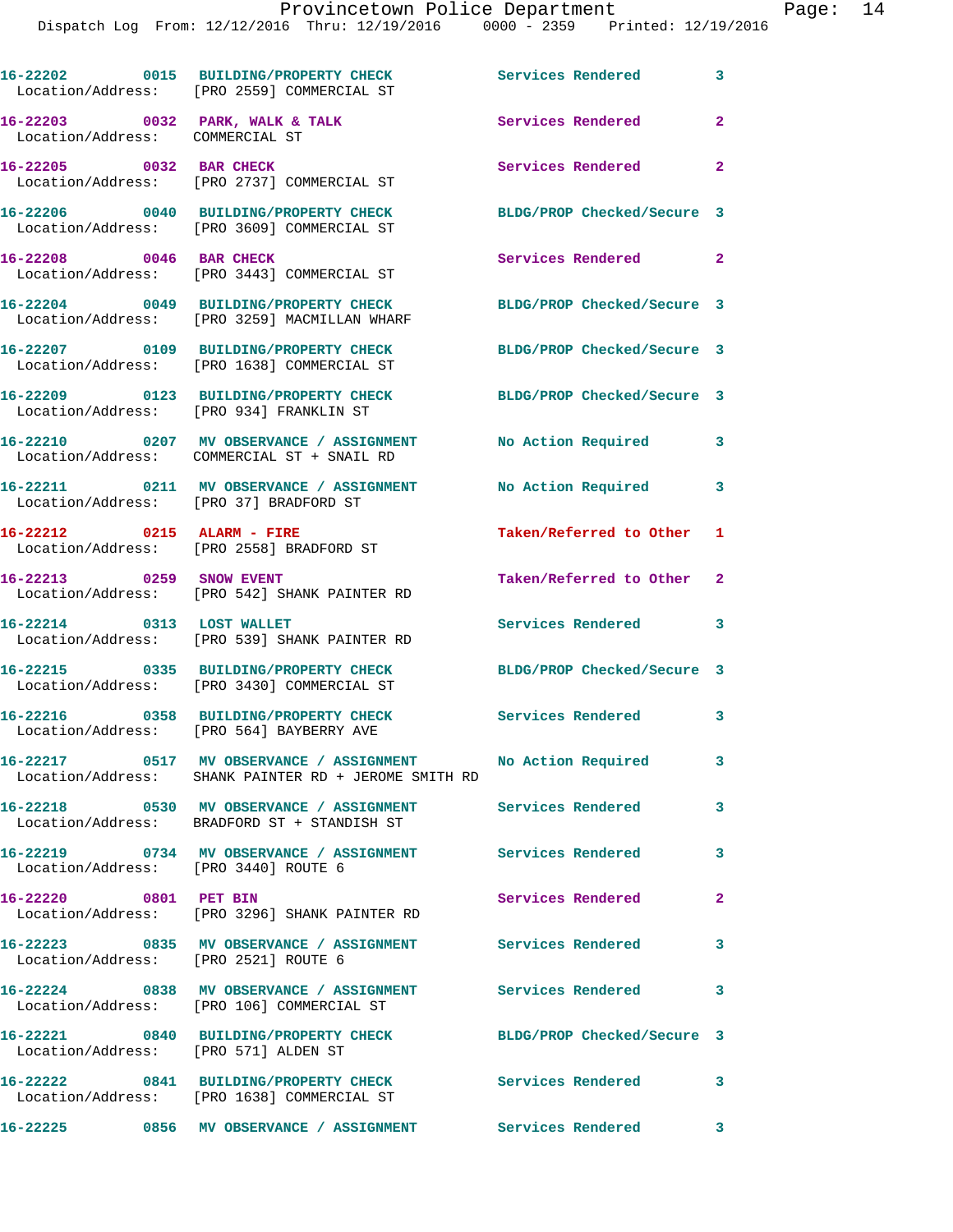|                                 | Provincetown Police Department<br>Dispatch Log From: 12/12/2016 Thru: 12/19/2016 0000 - 2359 Printed: 12/19/2016 |                            | Page: 15     |
|---------------------------------|------------------------------------------------------------------------------------------------------------------|----------------------------|--------------|
|                                 | Location/Address: BRADFORD ST + STANDISH ST                                                                      |                            |              |
|                                 | 16-22227 0909 RESIDENTIAL BURGLAR BLDG/PROP Checked/Secure 1<br>Location/Address: [PRO 1569] CUDWORTH ST         |                            |              |
|                                 | 16-22228 0917 MV OBSERVANCE / ASSIGNMENT Services Rendered 3<br>Location/Address: [PRO 3430] COMMERCIAL ST       |                            |              |
|                                 | 16-22226 0930 ESCORT FUNERAL<br>Location/Address: [PRO 1645] HARRY KEMP WAY                                      | <b>Services Rendered</b>   | 3            |
| Location/Address: COMMERCIAL ST | 16-22229 0940 PARK, WALK & TALK Services Rendered                                                                |                            | $\mathbf{2}$ |
|                                 | 16-22230 1011 BUILDING/PROPERTY CHECK<br>Location/Address: [PRO 3296] SHANK PAINTER RD                           | Services Rendered          | 3            |
|                                 | 16-22231 1019 FOLLOW UP/BARKING DOG<br>Location/Address: [PRO 747] BRADFORD ST                                   | Services Rendered          | $\mathbf{2}$ |
| 16-22233 1020 POWER OUTAGE      |                                                                                                                  | Services Rendered          | $\mathbf{3}$ |
| 16-22232 1022 HAZARDS           | Location/Address: [PRO 1207] COMMERCIAL ST                                                                       | Services Rendered          | $\mathbf{2}$ |
|                                 | 16-22234 1057 BUILDING/PROPERTY CHECK<br>Location/Address: [PRO 2500] COMMERCIAL ST                              | BLDG/PROP Checked/Secure 3 |              |
|                                 | 16-22235 1110 PET PANTRY DROP OFF<br>Location/Address: [PRO 1158] WINSLOW ST                                     | Services Rendered          | $\mathbf{2}$ |
|                                 | 16-22236 1111 BUILDING/PROPERTY CHECK<br>Location/Address: [PRO 526] RYDER ST EXT                                | Services Rendered          | 3            |
|                                 | 16-22237 1130 BUILDING/PROPERTY CHECK<br>Location/Address: [PRO 3317] CEMETERY RD                                | BLDG/PROP Checked/Secure 3 |              |
|                                 | 16-22238 1130 BUILDING/PROPERTY CHECK BLDG/PROP Checked/Secure 3<br>Location/Address: [PRO 3318] CEMETERY RD     |                            |              |
|                                 | 16-22239 1132 PET PANTRY<br>Location/Address: [PRO 285] COMMERCIAL ST                                            | Services Rendered          | $\mathbf{2}$ |
|                                 | 16-22240 1141 MV STOP<br>Location/Address: [PRO 1154] WINSLOW ST                                                 | <b>VERBAL WARNING</b>      | 3            |
|                                 | 16-22241 1142 PROPERTY DAMAGE<br>Location/Address: [PRO 542] SHANK PAINTER RD                                    | Services Rendered          | 3            |
|                                 | 16-22242 1157 MV OBSERVANCE / ASSIGNMENT Services Rendered<br>Location/Address: BRADFORD ST + SHANK PAINTER RD   |                            | 3            |
|                                 | 16-22243 1213 SERVE SUMMONS<br>Location/Address: [PRO 120] COMMERCIAL ST                                         | <b>Services Rendered</b>   | 3            |
|                                 | 16-22244 1222 MV OBSERVANCE / ASSIGNMENT Services Rendered<br>Location/Address: [PRO 2489] BRADFORD ST           |                            | 3            |
|                                 | 16-22246 1314 BUILDING/PROPERTY CHECK<br>Location/Address: [PRO 2977] COMMERCIAL ST                              | Services Rendered          | 3            |
|                                 | 16-22245 1319 BUILDING/PROPERTY CHECK<br>Location/Address: [PRO 3259] MACMILLAN WHARF                            | <b>Services Rendered</b>   | 3            |
|                                 | 16-22248 1342 MV OBSERVANCE / ASSIGNMENT Services Rendered<br>Location/Address: [PRO 106] COMMERCIAL ST          |                            | 3            |
| 16-22247 1348 MV STOP           | Location/Address: [PRO 2513] ROUTE 6                                                                             | <b>VERBAL WARNING</b>      | 3            |
|                                 | 16-22249 1407 BUILDING/PROPERTY CHECK Services Rendered                                                          |                            | 3            |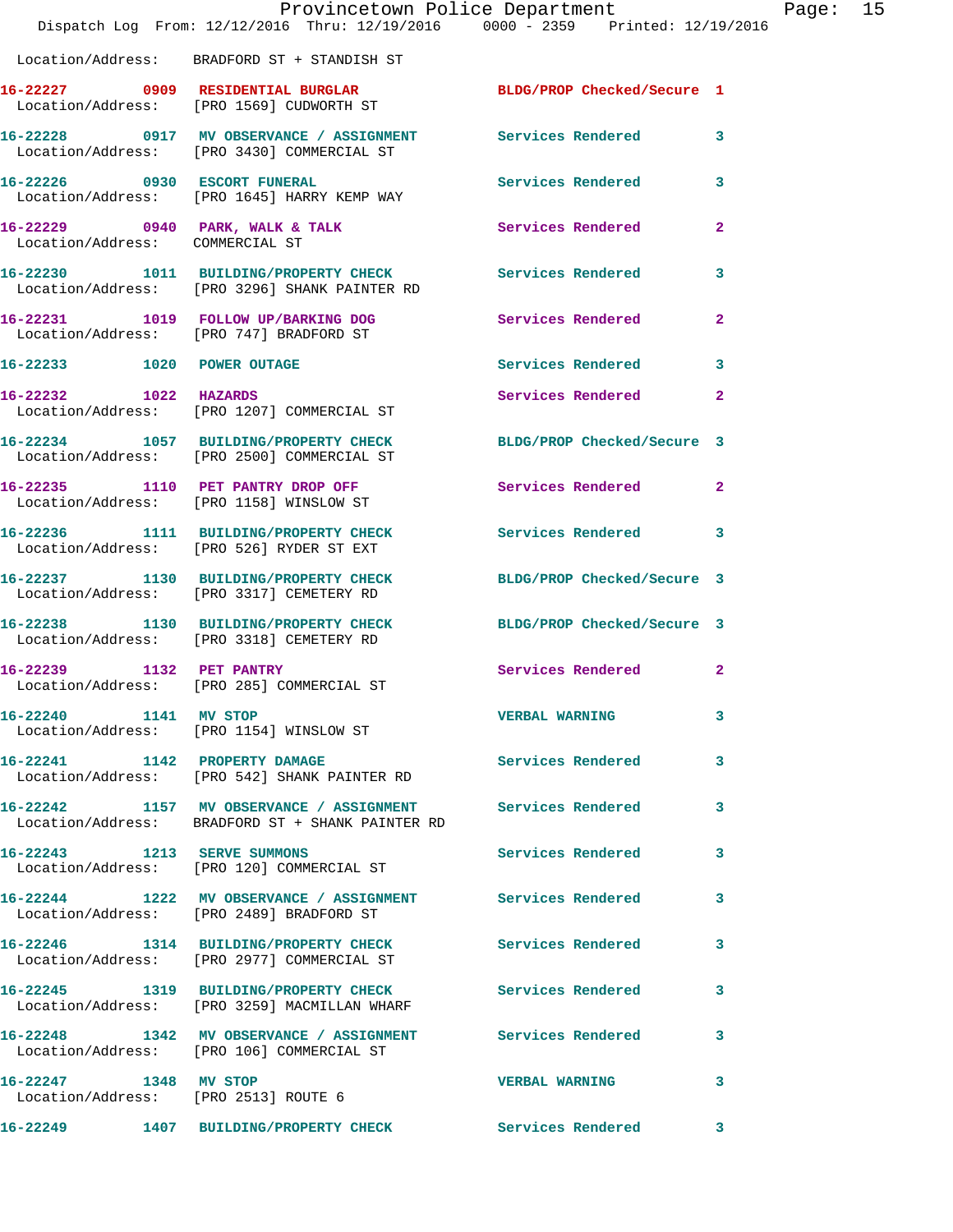|                                        |                                                                                                                  | Provincetown Police Department |              | Page: 16 |  |
|----------------------------------------|------------------------------------------------------------------------------------------------------------------|--------------------------------|--------------|----------|--|
|                                        | Dispatch Log From: 12/12/2016 Thru: 12/19/2016 0000 - 2359 Printed: 12/19/2016                                   |                                |              |          |  |
|                                        | Location/Address: [PRO 2483] COMMERCIAL ST                                                                       |                                |              |          |  |
|                                        | 16-22250 1409 BUILDING/PROPERTY CHECK BLDG/PROP Checked/Secure 3<br>Location/Address: [PRO 2483] COMMERCIAL ST   |                                |              |          |  |
| Location/Address: [PRO 16] BRADFORD ST | 16-22251 1414 BUILDING/PROPERTY CHECK Services Rendered                                                          |                                | 3            |          |  |
|                                        | 16-22252 1443 ALARM - GENERAL<br>Location/Address: [PRO 374] COMMERCIAL ST                                       | False Alarm 1                  |              |          |  |
|                                        | 16-22254 1525 BUILDING/PROPERTY CHECK BLDG/PROP Checked/Secure 3<br>Location/Address: [PRO 2483] COMMERCIAL ST   |                                |              |          |  |
|                                        | 16-22253 1529 ASSIST CITIZEN<br>Location/Address: [PRO 1040] OLD COLONY WAY                                      | Services Rendered 3            |              |          |  |
| Location/Address: CONWELL ST + ROUTE 6 | 16-22256 1553 MV OBSERVANCE / ASSIGNMENT Services Rendered                                                       |                                | 3            |          |  |
|                                        | 16-22255 1558 MEDICAL EMERGENCY<br>Location/Address: [PRO 1245] SEASHORE PARK DR                                 | Transported to Hospital 1      |              |          |  |
|                                        | 16-22258 1621 PARKING COMPLAINT / GENERAL GONE ON ARRIVAL<br>Location/Address: [PRO 2418] JOHNSON ST             |                                | 3            |          |  |
|                                        | 16-22259 1710 MV COMPLAINT<br>Location/Address: [PRO 3793] COMMERCIAL ST                                         | Services Rendered              | $\mathbf{2}$ |          |  |
|                                        | 16-22260 1726 WATER MAIN BREAK<br>Location/Address: [PRO 1246] RACE RD                                           | Services Rendered              | 3            |          |  |
|                                        | 16-22261 1815 WATER LEAK<br>Location/Address: [PRO 312] COMMERCIAL ST                                            | <b>Services Rendered</b>       | 3            |          |  |
|                                        | 16-22262 1817 BUILDING/PROPERTY CHECK BLDG/PROP Checked/Secure 3<br>Location/Address: [PRO 2543] MACMILLAN WHARF |                                |              |          |  |
| 16-22263 1855 MV STOP                  | Location/Address: BRADFORD ST + STANDISH ST                                                                      | <b>VERBAL WARNING</b>          | 3            |          |  |
| Location/Address: [PRO 3287] ROUTE 6   | 16-22264 2058 BUILDING/PROPERTY CHECK BLDG/PROP Checked/Secure 3                                                 |                                |              |          |  |
|                                        | 16-22265 2102 ALARM - GENERAL False Alarm<br>Location/Address: [PRO 1925] COMMERCIAL ST                          |                                | 1            |          |  |
|                                        | 16-22266 2150 MEDICAL EMERGENCY<br>Location/Address: [PRO 943] HARRY KEMP WAY                                    | PATIENT REFUSAL                | 1            |          |  |
|                                        | 16-22267 2336 BUILDING/PROPERTY CHECK Services Rendered<br>Location/Address: [PRO 2483] COMMERCIAL ST            |                                | 3            |          |  |
| For Date: $12/18/2016$ - Sunday        |                                                                                                                  |                                |              |          |  |
|                                        | 16-22268 0000 LOBBY TRAFFIC<br>Location/Address: [PRO 542] SHANK PAINTER RD                                      | Services Rendered 2            |              | 11       |  |
| Location/Address: ROUTE 6 + SNAIL RD   | 16-22269 0001 MV OBSERVANCE / ASSIGNMENT Services Rendered                                                       |                                | 3            |          |  |
|                                        | 16-22270 0007 MV OBSERVANCE / ASSIGNMENT Services Rendered<br>Location/Address: [PRO 106] COMMERCIAL ST          |                                | 3            |          |  |
|                                        | 16-22271 0031 MV OBSERVANCE / ASSIGNMENT Services Rendered<br>Location: RT. 6 AND PROVINCELANDS RD               |                                | 3            |          |  |
|                                        | 16-22272 0040 BUILDING/PROPERTY CHECK BLDG/PROP Checked/Secure 3<br>Location/Address: [PRO 1780] JOHNSON ST      |                                |              |          |  |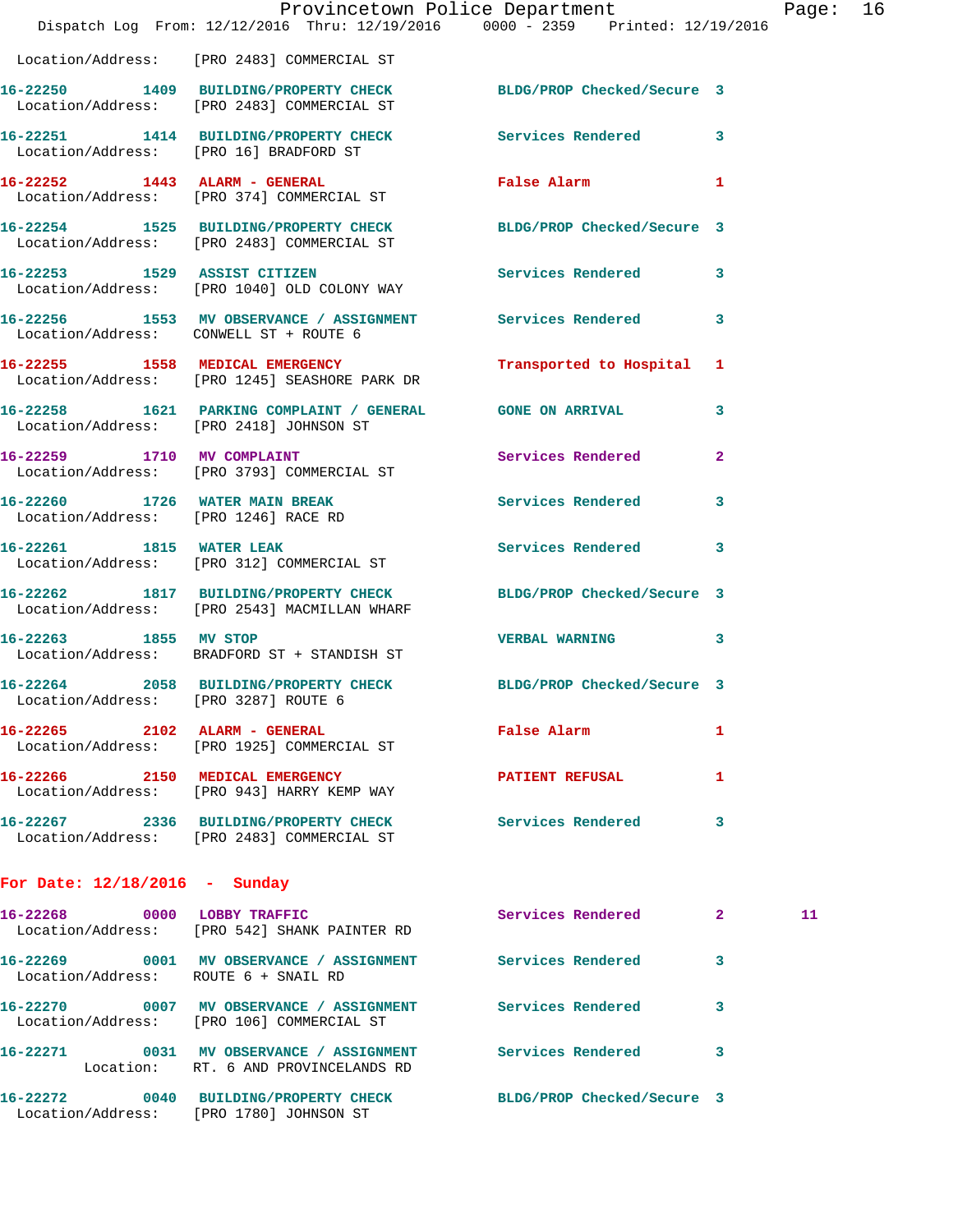|                                       | Provincetown Police Department<br>Dispatch Log From: 12/12/2016 Thru: 12/19/2016 0000 - 2359 Printed: 12/19/2016          |                           |   |
|---------------------------------------|---------------------------------------------------------------------------------------------------------------------------|---------------------------|---|
|                                       |                                                                                                                           |                           |   |
|                                       | 16-22273 0112 BUILDING/PROPERTY CHECK Services Rendered<br>Location/Address: [PRO 2898] JEROME SMITH RD                   |                           | 3 |
|                                       | 16-22274 0115 MV OBSERVANCE / ASSIGNMENT Services Rendered<br>Location/Address: [PRO 2489] BRADFORD ST                    |                           | 3 |
|                                       | 16-22275     0130   MV OBSERVANCE / ASSIGNMENT       Services Rendered<br>Location/Address:   [PRO 3099] SHANK PAINTER RD |                           | 3 |
|                                       | 16-22276 0210 BUILDING/PROPERTY CHECK BLDG/PROP Checked/Secure 3<br>Location/Address: [PRO 182] COMMERCIAL ST             |                           |   |
|                                       | 16-22277   0219   BUILDING/PROPERTY CHECK   Services Rendered<br>Location/Address: [PRO 75] CAPTAIN BERTIES WAY           |                           | 3 |
|                                       | 16-22278 0502 MEDICAL EMERGENCY<br>Location/Address: [PRO 943] HARRY KEMP WAY                                             | <b>PATIENT REFUSAL</b>    | 1 |
|                                       | 16-22279 0538 BUILDING/PROPERTY CHECK Services Rendered<br>Location/Address: [PRO 1778] SHANK PAINTER RD                  |                           | 3 |
|                                       | 16-22280 0547 BUILDING/PROPERTY CHECK Services Rendered<br>Location/Address: [PRO 2489] BRADFORD ST                       |                           | 3 |
|                                       | 16-22281 0810 BUILDING/PROPERTY CHECK Services Rendered<br>Location/Address: [PRO 3670] SHANK PAINTER RD                  |                           | 3 |
|                                       | 16-22282 0819 BUILDING/PROPERTY CHECK Services Rendered<br>Location/Address: [PRO 1638] COMMERCIAL ST                     |                           | 3 |
|                                       | 16-22283 0821 BUILDING/PROPERTY CHECK Services Rendered<br>Location/Address: [PRO 385] COMMERCIAL ST                      |                           | 3 |
|                                       | 16-22284 0824 BUILDING/PROPERTY CHECK<br>Location/Address: [PRO 526] RYDER ST EXT                                         | <b>Services Rendered</b>  | 3 |
|                                       | 16-22285 0833 BUILDING/PROPERTY CHECK Services Rendered<br>Location/Address: [PRO 2483] COMMERCIAL ST                     |                           | 3 |
|                                       | 16-22286     0904   MV OBSERVANCE / ASSIGNMENT       No Action Required<br>Location/Address:   RACE POINT RD              |                           | 3 |
|                                       | 16-22287 0912 BUILDING/PROPERTY CHECK<br>Location/Address: [PRO 105] COMMERCIAL ST                                        | <b>Services Rendered</b>  |   |
|                                       | 16-22288 0946 MV OBSERVANCE / ASSIGNMENT Services Rendered<br>Location/Address: BRADFORD ST + STANDISH ST                 |                           | 3 |
| 16-22289 1138 SERVE SUMMONS           | Location/Address: [PRO 1797] BRADFORD ST                                                                                  | <b>Services Rendered</b>  | 3 |
| Location/Address: [PRO 3440] ROUTE 6  | 16-22290 1151 MV OBSERVANCE / ASSIGNMENT Services Rendered                                                                |                           | 3 |
| 16-22291 1244 MV STOP                 | Location/Address: [PRO 526] RYDER ST EXT                                                                                  | <b>VERBAL WARNING</b>     | 3 |
|                                       | 16-22292 1303 MV OBSERVANCE / ASSIGNMENT Services Rendered<br>Location/Address: [PRO 3430] COMMERCIAL ST                  |                           | 3 |
|                                       | 16-22293 1320 BUILDING/PROPERTY CHECK Services Rendered<br>Location/Address: [PRO 2539] RYDER ST EXT                      |                           | 3 |
|                                       | 16-22294 1324 ALARM - GENERAL<br>Location/Address: [PRO 1925] COMMERCIAL ST                                               | <b>Services Rendered</b>  | 1 |
| Location/Address: [PRO 1590] PEARL ST | 16-22296 1352 MEDICAL/MENTAL HEALTH                                                                                       | Transported to Hospital 1 |   |
|                                       | 16-22298 1536 MV OBSERVANCE / ASSIGNMENT Services Rendered                                                                |                           | 3 |

Location/Address: BRADFORD ST + HIGH POLE HILL

Page: 17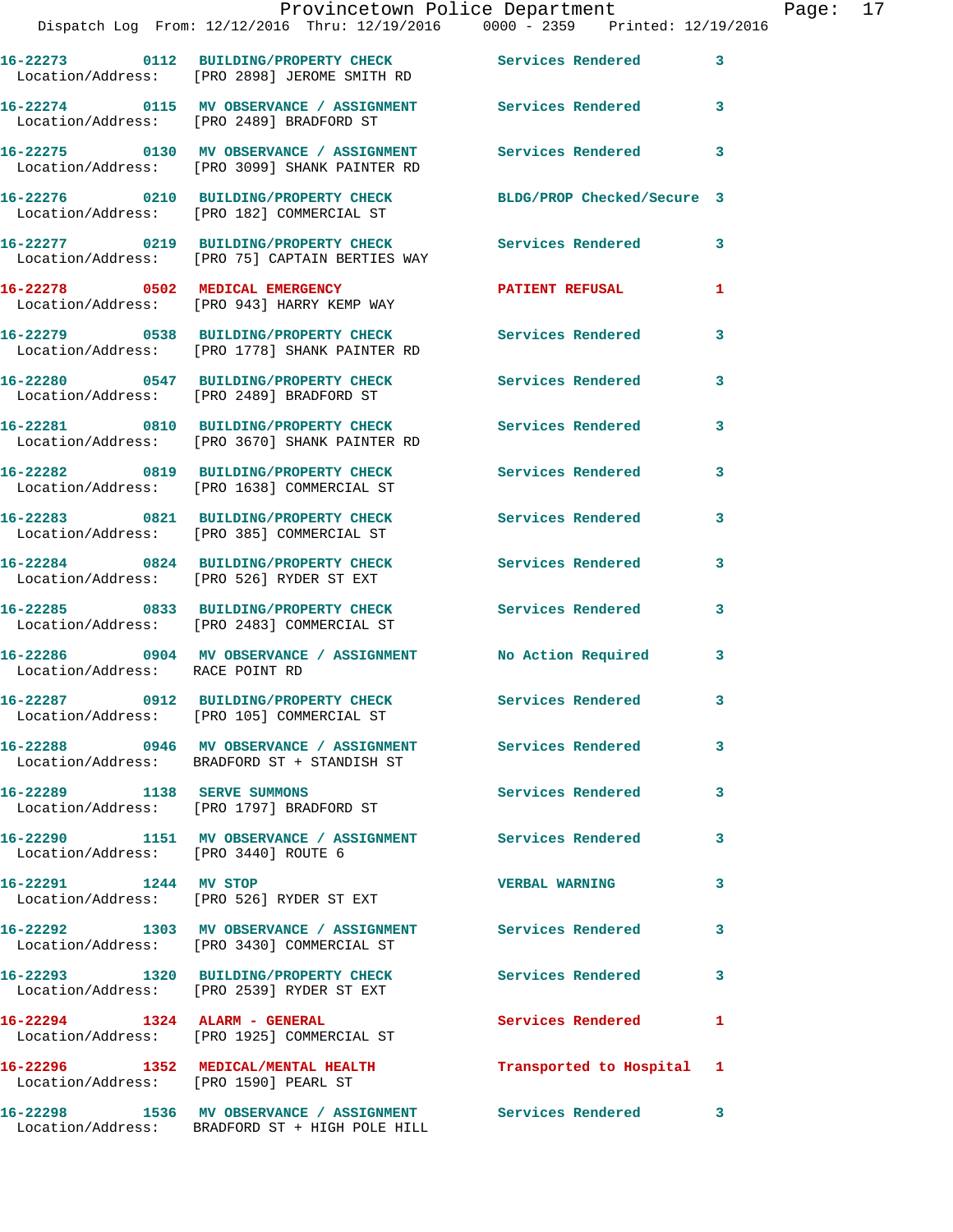|                                 | 16-22300 1614 BUILDING/PROPERTY CHECK<br>Location/Address: [PRO 1886] BRADFORD ST                         | BLDG/PROP Checked/Secure 3 |              |
|---------------------------------|-----------------------------------------------------------------------------------------------------------|----------------------------|--------------|
|                                 | 16-22301 1629 BUILDING/PROPERTY CHECK<br>Location/Address: [PRO 2194] COMMERCIAL ST                       | BLDG/PROP Checked/Secure 3 |              |
| 16-22302 1714 LOST WALLET       | Location/Address: [PRO 542] SHANK PAINTER RD                                                              | Services Rendered 3        |              |
|                                 | 16-22303 1804 BUILDING/PROPERTY CHECK<br>Location/Address: [PRO 379] COMMERCIAL ST                        | BLDG/PROP Checked/Secure 3 |              |
|                                 | 16-22304 1812 MV OBSERVANCE / ASSIGNMENT<br>Location/Address: [PRO 3430] COMMERCIAL ST                    | <b>Services Rendered</b>   | 3            |
|                                 | 16-22305 1837 MEDICAL EMERGENCY<br>Location/Address: [PRO 3670] SHANK PAINTER RD                          | <b>PATIENT REFUSAL</b>     | 1            |
|                                 | 16-22306 1911 BUILDING/PROPERTY CHECK<br>Location/Address: [PRO 2206] COMMERCIAL ST                       | BLDG/PROP Checked/Secure 3 |              |
|                                 | 16-22307 1913 BUILDING/PROPERTY CHECK<br>Location/Address: [PRO 530] SHANK PAINTER RD                     | BLDG/PROP Checked/Secure 3 |              |
| 16-22308 1918 MEDICAL EMERGENCY | Location/Address: [PRO 3064] COMMERCIAL ST                                                                | Transported to Hospital 1  |              |
|                                 | 16-22311 1951 BUILDING/PROPERTY CHECK<br>Location/Address: [PRO 3163] WINTHROP ST                         | <b>Services Rendered</b>   | 3            |
| 16-22310 1952 MEDICAL EMERGENCY | Location/Address: [PRO 542] SHANK PAINTER RD                                                              | <b>PATIENT REFUSAL</b>     | 1            |
| Location/Address:               | 16-22312 2043 MEDICAL EMERGENCY<br>[PRO 3477] STABLE PATH                                                 | Transported to Hospital 1  |              |
|                                 | 16-22313 2059 BUILDING/PROPERTY CHECK<br>Location/Address: [PRO 182] COMMERCIAL ST                        | BLDG/PROP Checked/Secure 3 |              |
|                                 | 16-22315 2118 MV OBSERVANCE / ASSIGNMENT Services Rendered 3<br>Location/Address: [PRO 2494] BRADFORD ST  |                            |              |
|                                 | 16-22316 2222 BUILDING/PROPERTY CHECK<br>Location/Address: [PRO 440] HARRY KEMP WAY                       | BLDG/PROP Checked/Secure 3 |              |
|                                 | 16-22317 2302 PARKING COMPLAINT / GENERAL Services Rendered<br>Location/Address: [PRO 1633] COMMERCIAL ST |                            | 3            |
|                                 | 16-22318 2359 MV OBSERVANCE / ASSIGNMENT Services Rendered<br>Location/Address: COMMERCIAL ST + SNAIL RD  |                            | 3            |
| For Date: $12/19/2016$ - Monday |                                                                                                           |                            |              |
| 16-22319 0002 LOBBY TRAFFIC     | Location/Address: [PRO 542] SHANK PAINTER RD                                                              | Services Rendered          | $\mathbf{2}$ |
|                                 |                                                                                                           |                            |              |

**16-22320 0006 BUILDING/PROPERTY CHECK BLDG/PROP Checked/Secure 3**  Location/Address: [PRO 934] FRANKLIN ST **16-22321 0016 MV OBSERVANCE / ASSIGNMENT No Action Required 3**  Location/Address: [PRO 94] BRADFORD ST **16-22322 0051 BUILDING/PROPERTY CHECK BLDG/PROP Checked/Secure 3** 

 Location/Address: [PRO 16] BRADFORD ST **16-22323 0102 BUILDING/PROPERTY CHECK Services Rendered 3**  Location/Address: [PRO 433] RYDER ST EXT **16-22324 0111 BUILDING/PROPERTY CHECK Services Rendered 3**